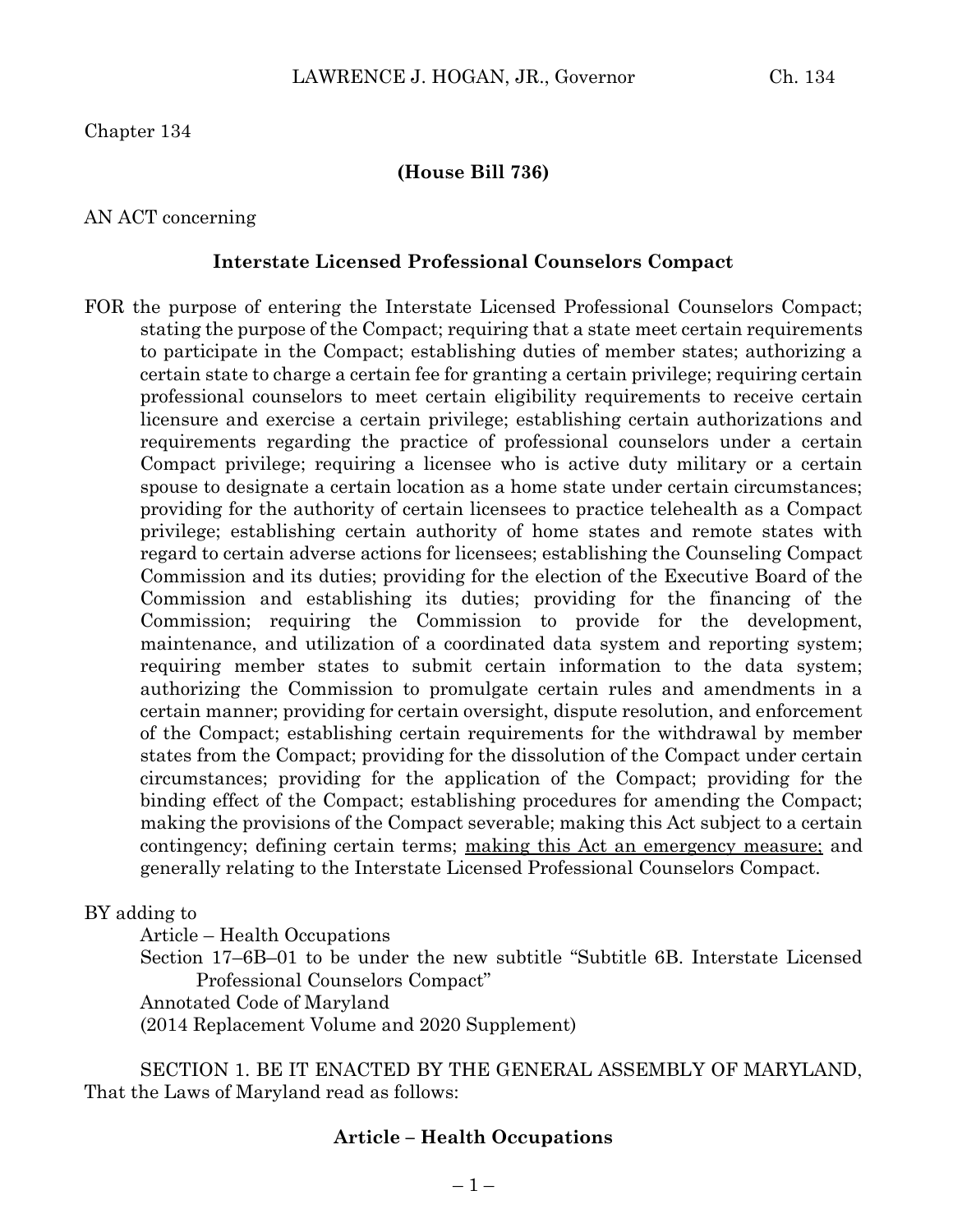**SUBTITLE 6B. INTERSTATE LICENSED PROFESSIONAL COUNSELORS COMPACT.**

**17–6B–01.**

**SECTION 1: PURPOSE.**

**THIS COMPACT IS DESIGNED TO ACHIEVE THE FOLLOWING OBJECTIVES:**

**A. INCREASE PUBLIC ACCESS TO PROFESSIONAL COUNSELING SERVICES BY PROVIDING FOR THE MUTUAL RECOGNITION OF OTHER MEMBER STATE LICENSES;**

**B. ENHANCE THE STATES' ABILITY TO PROTECT THE PUBLIC'S HEALTH AND SAFETY;**

**C. ENCOURAGE THE COOPERATION OF MEMBER STATES IN REGULATING MULTISTATE PRACTICE FOR LICENSED PROFESSIONAL COUNSELORS;**

**D. SUPPORT SPOUSES OF RELOCATING ACTIVE DUTY MILITARY PERSONNEL;**

**E. ENHANCE THE EXCHANGE OF LICENSURE, INVESTIGATIVE, AND DISCIPLINARY INFORMATION AMONG MEMBER STATES;**

**F. ALLOW FOR THE USE OF TELEHEALTH TECHNOLOGY TO FACILITATE INCREASED ACCESS TO PROFESSIONAL COUNSELING SERVICES;**

**G. SUPPORT THE UNIFORMITY OF PROFESSIONAL COUNSELING LICENSURE REQUIREMENTS THROUGHOUT THE STATES TO PROMOTE PUBLIC SAFETY AND PUBLIC HEALTH BENEFITS;**

**H. INVEST ALL MEMBER STATES WITH THE AUTHORITY TO HOLD A LICENSED PROFESSIONAL COUNSELOR ACCOUNTABLE FOR MEETING ALL STATE PRACTICE LAWS IN THE STATE IN WHICH THE CLIENT IS LOCATED AT THE TIME CARE IS RENDERED THROUGH THE MUTUAL RECOGNITION OF MEMBER STATE LICENSES;**

**I. ELIMINATE THE NECESSITY FOR LICENSES IN MULTIPLE STATES; AND**

**J. PROVIDE OPPORTUNITIES FOR INTERSTATE PRACTICE BY LICENSED PROFESSIONAL COUNSELORS WHO MEET UNIFORM LICENSURE REQUIREMENTS.**

**SECTION 2. DEFINITIONS.**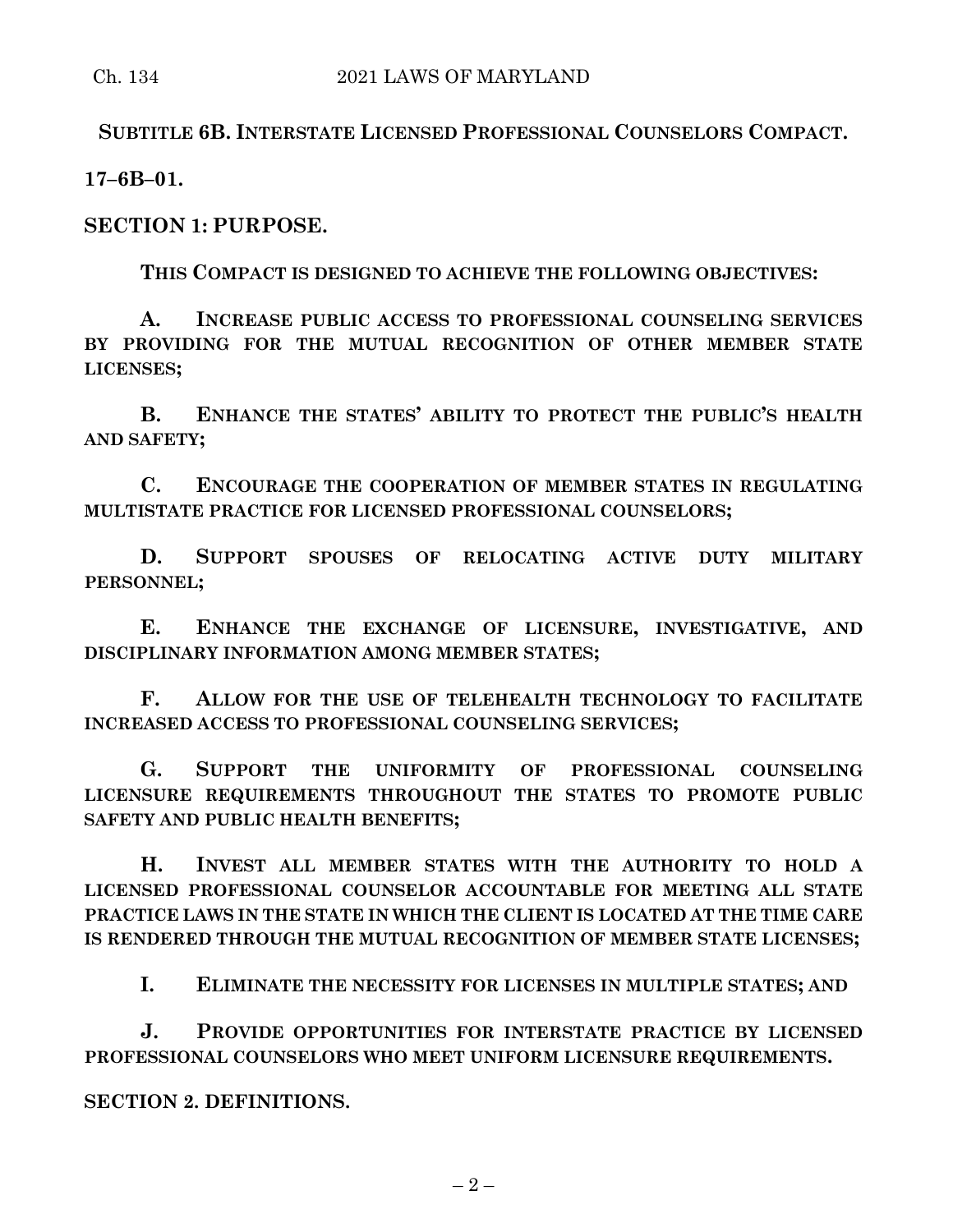**AS USED IN THIS COMPACT, AND EXCEPT AS OTHERWISE PROVIDED, THE FOLLOWING DEFINITIONS SHALL APPLY:**

**A. "ACTIVE DUTY MILITARY" MEANS FULL–TIME DUTY STATUS IN THE ACTIVE UNIFORMED SERVICE OF THE UNITED STATES, INCLUDING MEMBERS OF THE NATIONAL GUARD AND RESERVE ON ACTIVE DUTY ORDERS PURSUANT TO 10 U.S.C. CHAPTERS 1209 AND 1211.**

**B. "ADVERSE ACTION" MEANS ANY ADMINISTRATIVE, CIVIL, EQUITABLE, OR CRIMINAL ACTION PERMITTED BY A STATE'S LAWS THAT IS IMPOSED BY A LICENSING BOARD OR OTHER AUTHORITY AGAINST A LICENSED PROFESSIONAL COUNSELOR, INCLUDING ACTIONS AGAINST AN INDIVIDUAL'S LICENSE OR PRIVILEGE TO PRACTICE, INCLUDING REVOCATION, SUSPENSION, PROBATION, MONITORING OF THE LICENSEE, LIMITATION ON THE LICENSEE'S PRACTICE, OR ANY OTHER ENCUMBRANCE ON LICENSURE AFFECTING A LICENSED PROFESSIONAL COUNSELOR'S AUTHORIZATION TO PRACTICE, INCLUDING ISSUANCE OF A CEASE AND DESIST ACTION.**

**C. "ALTERNATIVE PROGRAM" MEANS A NON–DISCIPLINARY MONITORING OR PRACTICE REMEDIATION PROCESS APPROVED BY A PROFESSIONAL COUNSELING LICENSING BOARD TO ADDRESS IMPAIRED PRACTITIONERS.**

**D. "CONTINUING COMPETENCE/EDUCATION" MEANS A REQUIREMENT, AS A CONDITION OF LICENSE RENEWAL, TO PROVIDE EVIDENCE OF PARTICIPATION IN, OR COMPLETION OF, EDUCATIONAL AND PROFESSIONAL ACTIVITIES RELEVANT TO PRACTICE OR AREA OF WORK.**

**E. "COUNSELING COMPACT COMMISSION" OR "COMMISSION" MEANS THE NATIONAL ADMINISTRATIVE BODY WHOSE MEMBERSHIP CONSISTS OF ALL STATES THAT HAVE ENACTED THE COMPACT.**

**F. "CURRENT SIGNIFICANT INVESTIGATIVE INFORMATION" MEANS:**

**1. INVESTIGATIVE INFORMATION THAT A LICENSING BOARD, AFTER A PRELIMINARY INQUIRY THAT INCLUDES NOTIFICATION AND AN OPPORTUNITY FOR THE LICENSED PROFESSIONAL COUNSELOR TO RESPOND, IF REQUIRED BY STATE LAW, HAS REASON TO BELIEVE IS NOT GROUNDLESS AND, IF PROVED TRUE, WOULD INDICATE MORE THAN A MINOR INFRACTION; OR**

**2. INVESTIGATIVE INFORMATION THAT INDICATES THAT THE LICENSED PROFESSIONAL COUNSELOR REPRESENTS AN IMMEDIATE THREAT TO PUBLIC HEALTH AND SAFETY REGARDLESS OF WHETHER THE LICENSED**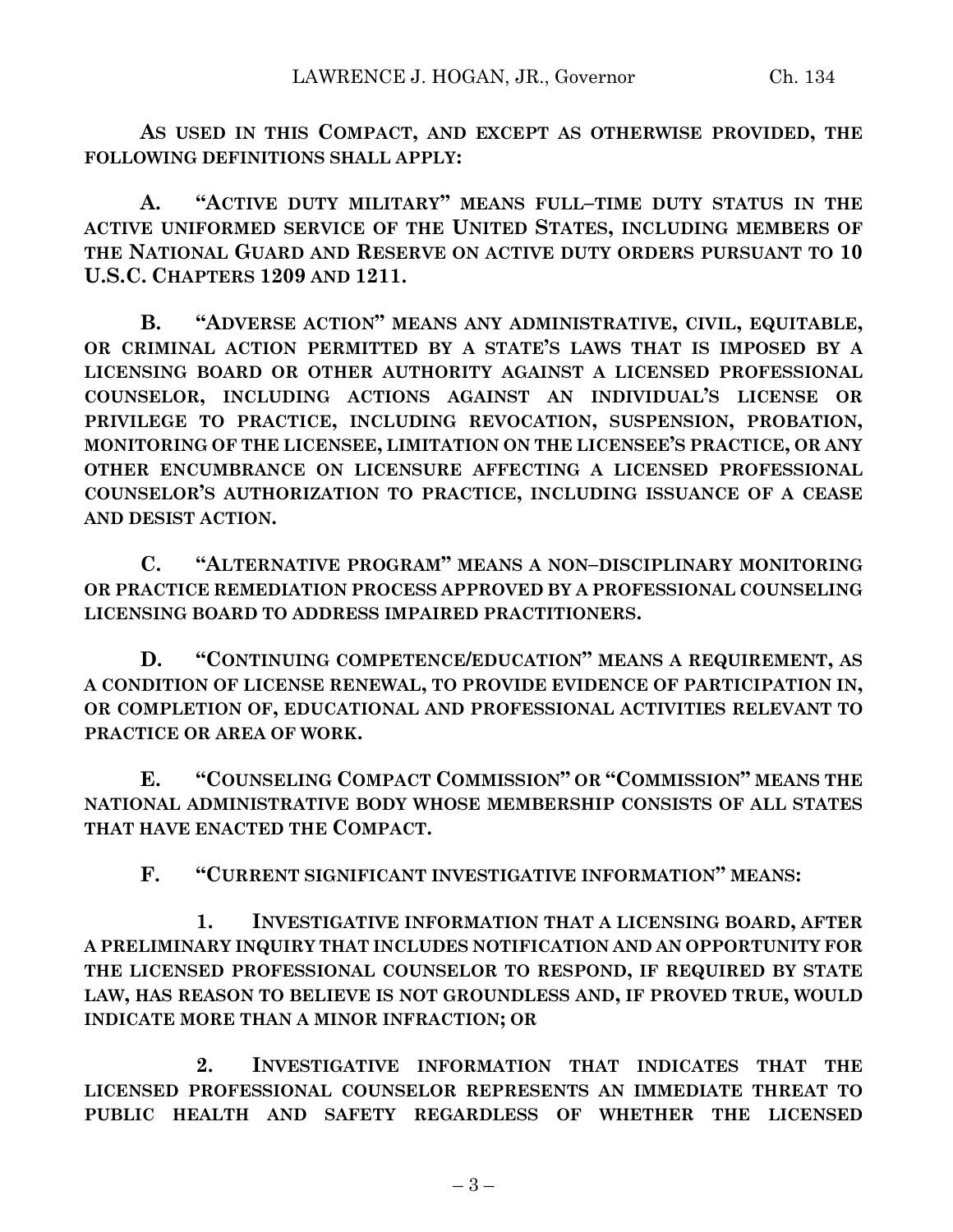**PROFESSIONAL COUNSELOR HAS BEEN NOTIFIED AND HAD AN OPPORTUNITY TO RESPOND.**

**G. "DATA SYSTEM" MEANS A REPOSITORY OF INFORMATION ABOUT LICENSEES, INCLUDING, BUT NOT LIMITED TO, CONTINUING EDUCATION, EXAMINATION, LICENSURE, INVESTIGATIVE, PRIVILEGE TO PRACTICE, AND ADVERSE ACTION INFORMATION.**

**H. "ENCUMBERED LICENSE" MEANS A LICENSE IN WHICH AN ADVERSE ACTION RESTRICTS THE PRACTICE OF LICENSED PROFESSIONAL COUNSELING BY THE LICENSEE AND SAID ADVERSE ACTION HAS BEEN REPORTED TO THE NATIONAL PRACTITIONERS DATA BANK (NPDB).**

**I. "ENCUMBRANCE" MEANS A REVOCATION OR SUSPENSION OF, OR ANY LIMITATION ON, THE FULL AND UNRESTRICTED PRACTICE OF LICENSED PROFESSIONAL COUNSELING BY A LICENSING BOARD.**

**J. "EXECUTIVE COMMITTEE" MEANS A GROUP OF DIRECTORS ELECTED OR APPOINTED TO ACT ON BEHALF OF, AND WITHIN THE POWERS GRANTED TO THEM BY, THE COMMISSION.**

**K. "HOME STATE" MEANS THE MEMBER STATE THAT IS THE LICENSEE'S PRIMARY STATE OF RESIDENCE.**

**L. "IMPAIRED PRACTITIONER" MEANS AN INDIVIDUAL WHO HAS A CONDITION(S) THAT MAY IMPAIR THE INDIVIDUAL'S ABILITY TO PRACTICE AS A LICENSED PROFESSIONAL COUNSELOR WITHOUT SOME TYPE OF INTERVENTION AND MAY INCLUDE, BUT ARE NOT LIMITED TO, ALCOHOL AND DRUG DEPENDENCE, MENTAL HEALTH IMPAIRMENT, AND NEUROLOGICAL OR PHYSICAL IMPAIRMENTS.**

**M. "INVESTIGATIVE INFORMATION" MEANS INFORMATION, RECORDS, AND DOCUMENTS RECEIVED OR GENERATED BY A PROFESSIONAL COUNSELING LICENSING BOARD PURSUANT TO AN INVESTIGATION.**

**N. "JURISPRUDENCE REQUIREMENT", IF REQUIRED BY A MEMBER STATE, MEANS THE ASSESSMENT OF AN INDIVIDUAL'S KNOWLEDGE OF THE LAWS AND RULES GOVERNING THE PRACTICE OF PROFESSIONAL COUNSELING IN A STATE.**

**O. "LICENSED PROFESSIONAL COUNSELOR" MEANS A COUNSELOR LICENSED BY A MEMBER STATE, REGARDLESS OF THE TITLE USED BY THAT STATE, TO INDEPENDENTLY ASSESS, DIAGNOSE, AND TREAT BEHAVIORAL HEALTH CONDITIONS.**

 $-4-$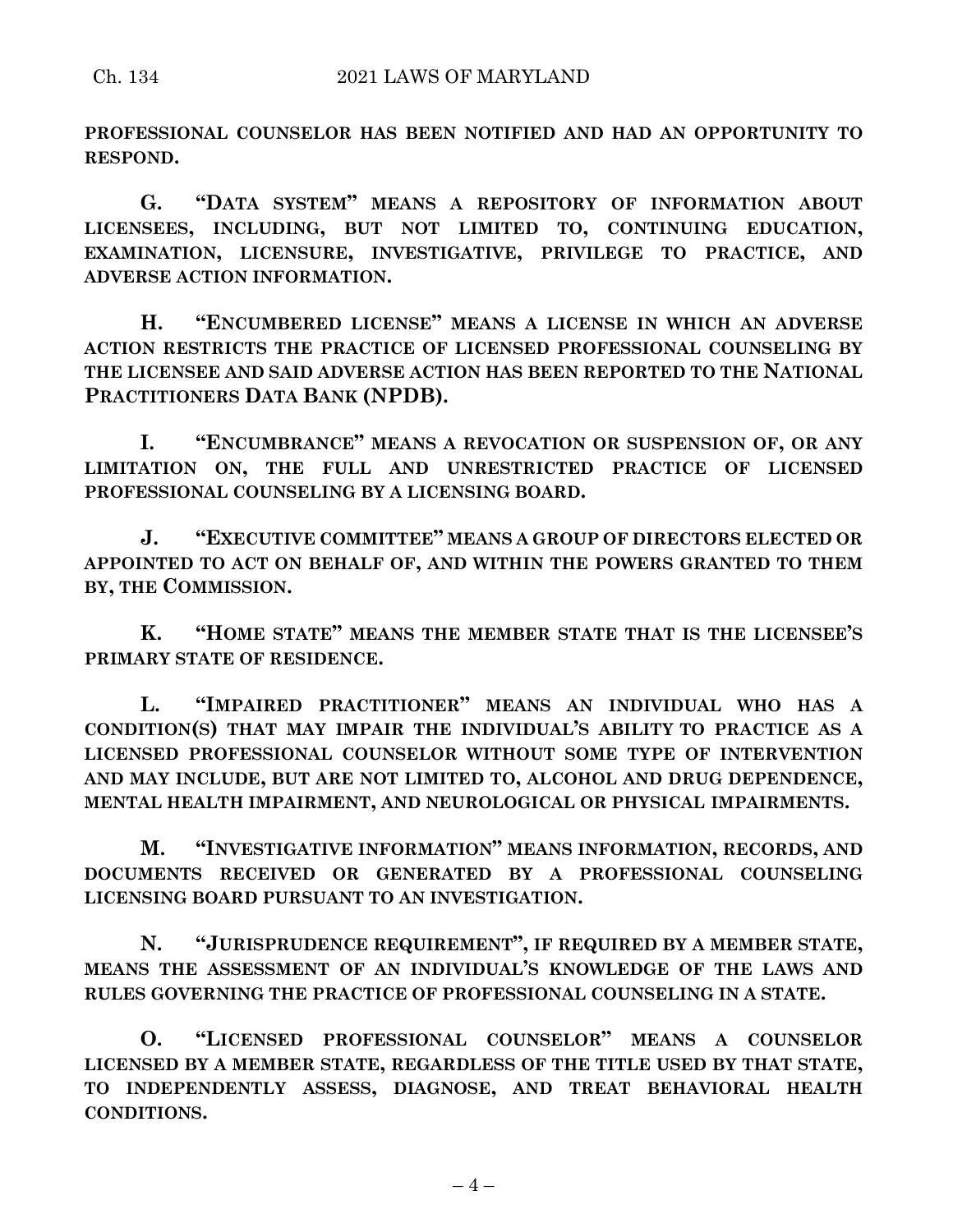**P. "LICENSEE" MEANS AN INDIVIDUAL WHO CURRENTLY HOLDS AN AUTHORIZATION FROM THE STATE TO PRACTICE AS A LICENSED PROFESSIONAL COUNSELOR.**

**Q. "LICENSING BOARD" MEANS THE AGENCY OF A STATE, OR EQUIVALENT, THAT IS RESPONSIBLE FOR THE LICENSING AND REGULATION OF LICENSED PROFESSIONAL COUNSELORS.**

**R. "MEMBER STATE" MEANS A STATE THAT HAS ENACTED THE COMPACT.**

**S. "PRIVILEGE TO PRACTICE" MEANS A LEGAL AUTHORIZATION, WHICH IS EQUIVALENT TO A LICENSE, PERMITTING THE PRACTICE OF PROFESSIONAL COUNSELING IN A REMOTE STATE.**

**T. "PROFESSIONAL COUNSELING" MEANS THE ASSESSMENT, DIAGNOSIS, AND TREATMENT OF BEHAVIORAL HEALTH CONDITIONS BY A LICENSED PROFESSIONAL COUNSELOR.**

**U. "REMOTE STATE" MEANS A MEMBER STATE OTHER THAN THE HOME STATE, WHERE A LICENSEE IS EXERCISING OR SEEKING TO EXERCISE THE PRIVILEGE TO PRACTICE.**

**V. "RULE" MEANS A REGULATION PROMULGATED BY THE COMMISSION THAT HAS THE FORCE OF LAW.**

**W. "SINGLE STATE LICENSE" MEANS A LICENSED PROFESSIONAL COUNSELOR LICENSE ISSUED BY A MEMBER STATE THAT AUTHORIZES PRACTICE ONLY WITHIN THE ISSUING STATE AND DOES NOT INCLUDE A PRIVILEGE TO PRACTICE IN ANY OTHER MEMBER STATE.**

**X. "STATE" MEANS ANY STATE, COMMONWEALTH, DISTRICT, OR TERRITORY OF THE UNITED STATES OF AMERICA THAT REGULATES THE PRACTICE OF PROFESSIONAL COUNSELING.**

**Y. "TELEHEALTH" MEANS THE APPLICATION OF TELECOMMUNICATION TECHNOLOGY TO DELIVER PROFESSIONAL COUNSELING SERVICES REMOTELY TO ASSESS, DIAGNOSE, AND TREAT BEHAVIORAL HEALTH CONDITIONS.**

**Z. "UNENCUMBERED LICENSE" MEANS A LICENSE THAT AUTHORIZES A LICENSED PROFESSIONAL COUNSELOR TO ENGAGE IN THE FULL AND UNRESTRICTED PRACTICE OF PROFESSIONAL COUNSELING.**

**SECTION 3. STATE PARTICIPATION IN THE COMPACT.**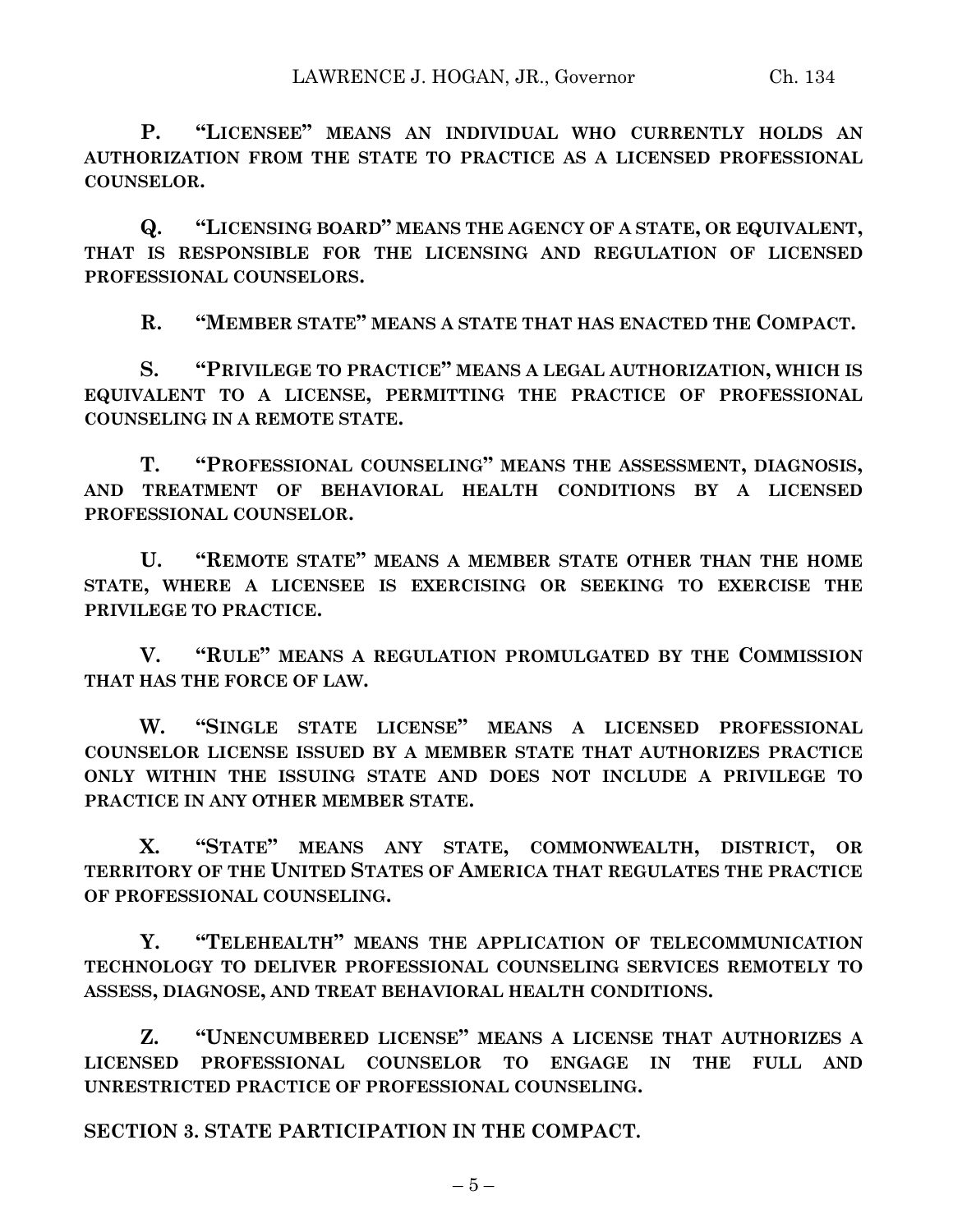### Ch. 134 2021 LAWS OF MARYLAND

**A. TO PARTICIPATE IN THE COMPACT, A STATE MUST CURRENTLY:**

**1. LICENSE AND REGULATE LICENSED PROFESSIONAL COUNSELORS;**

**2. REQUIRE LICENSEES TO PASS A NATIONALLY RECOGNIZED EXAM APPROVED BY THE COMMISSION;**

**3. REQUIRE LICENSEES TO HAVE A 60 SEMESTER–HOUR (OR 90 QUARTER–HOUR) MASTER'S DEGREE IN COUNSELING OR 60 SEMESTER–HOURS (OR 90 QUARTER–HOURS) OF GRADUATE COURSE WORK, INCLUDING THE FOLLOWING TOPIC AREAS:**

**A. PROFESSIONAL COUNSELING ORIENTATION AND ETHICAL** 

**PRACTICE;**

- **B. SOCIAL AND CULTURAL DIVERSITY;**
- **C. HUMAN GROWTH AND DEVELOPMENT;**
- **D. CAREER DEVELOPMENT;**
- **E. COUNSELING AND HELPING RELATIONSHIPS;**
- **F. GROUP COUNSELING AND GROUP WORK;**
- **G. DIAGNOSIS AND TREATMENT AND ASSESSMENT AND**

**TESTING;**

- **H. RESEARCH AND PROGRAM EVALUATION; AND**
- **I. OTHER AREAS AS DETERMINED BY THE COMMISSION;**

**4. REQUIRE LICENSEES TO COMPLETE A SUPERVISED POSTGRADUATE PROFESSIONAL EXPERIENCE AS DEFINED BY THE COMMISSION; AND**

**5. HAVE A MECHANISM IN PLACE FOR RECEIVING AND INVESTIGATING COMPLAINTS ABOUT LICENSEES.**

# **B. A MEMBER STATE SHALL:**

**1. PARTICIPATE FULLY IN THE COMMISSION'S DATA SYSTEM, INCLUDING USING THE COMMISSION'S UNIQUE IDENTIFIER AS DEFINED IN RULES;**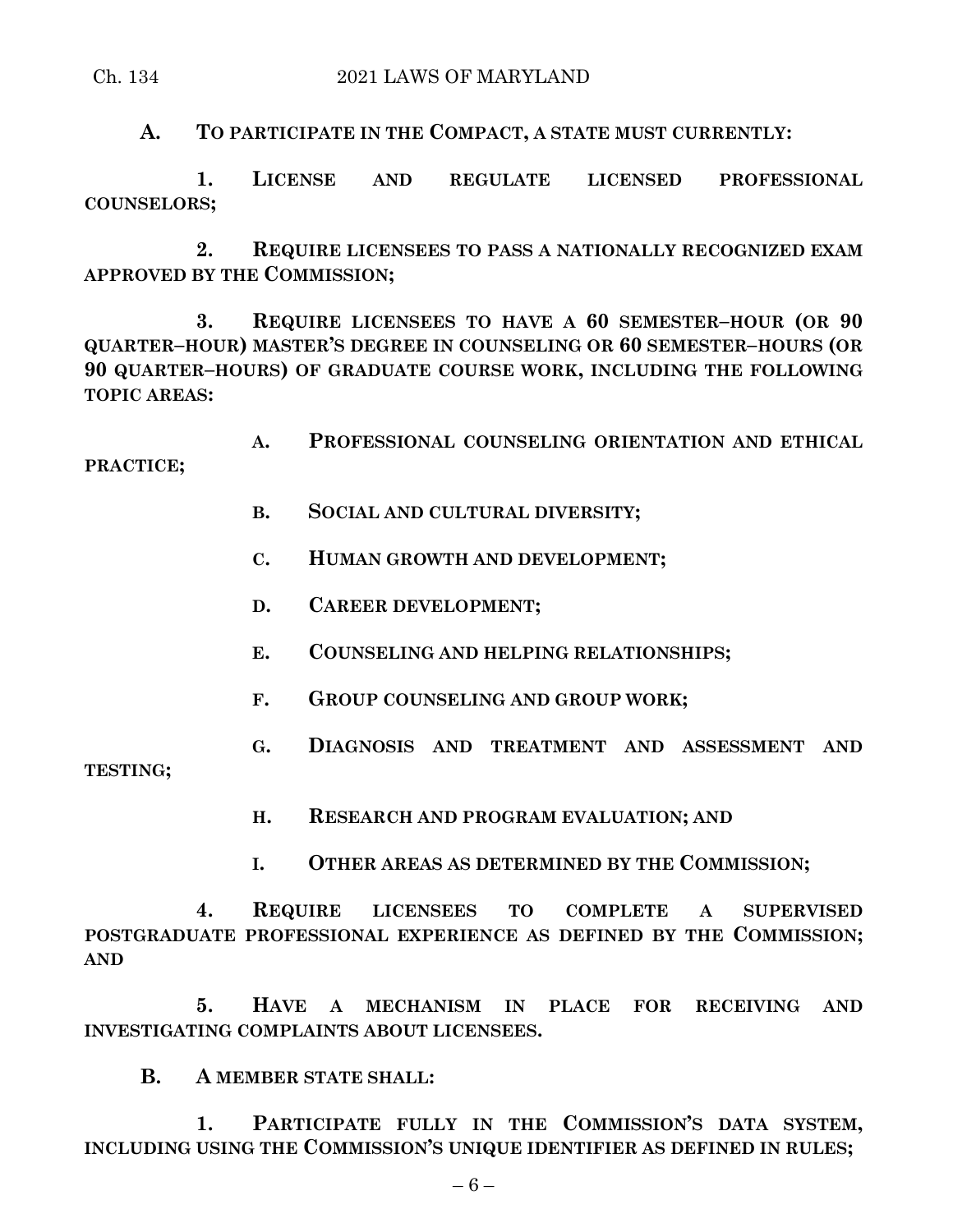**2. NOTIFY THE COMMISSION, IN COMPLIANCE WITH THE TERMS OF THE COMPACT AND RULES, OF ANY ADVERSE ACTION OR THE AVAILABILITY OF INVESTIGATIVE INFORMATION REGARDING A LICENSEE;**

**3. IMPLEMENT OR UTILIZE PROCEDURES FOR CONSIDERING THE CRIMINAL HISTORY RECORDS OF APPLICANTS FOR AN INITIAL PRIVILEGE TO PRACTICE. THESE PROCEDURES SHALL INCLUDE THE SUBMISSION OF FINGERPRINTS OR OTHER BIOMETRIC–BASED INFORMATION BY APPLICANTS FOR THE PURPOSE OF OBTAINING AN APPLICANT'S CRIMINAL HISTORY RECORD INFORMATION FROM THE FEDERAL BUREAU OF INVESTIGATION AND THE AGENCY RESPONSIBLE FOR RETAINING THAT STATE'S CRIMINAL RECORDS;**

**A. A MEMBER STATE MUST FULLY IMPLEMENT A CRIMINAL BACKGROUND CHECK REQUIREMENT, WITHIN A TIME FRAME ESTABLISHED BY RULE, BY RECEIVING THE RESULTS OF THE FEDERAL BUREAU OF INVESTIGATION RECORD SEARCH AND SHALL USE THE RESULTS IN MAKING LICENSURE DECISIONS.**

**B. COMMUNICATION BETWEEN A MEMBER STATE AND THE COMMISSION AND AMONG MEMBER STATES REGARDING THE VERIFICATION OF ELIGIBILITY FOR LICENSURE THROUGH THE COMPACT SHALL NOT INCLUDE ANY INFORMATION RECEIVED FROM THE FEDERAL BUREAU OF INVESTIGATION RELATING TO A FEDERAL CRIMINAL RECORDS CHECK PERFORMED BY A MEMBER STATE UNDER PUBLIC LAW 92–544.**

**4. COMPLY WITH THE RULES OF THE COMMISSION;**

**5. REQUIRE AN APPLICANT TO OBTAIN OR RETAIN A LICENSE IN THE HOME STATE AND MEET THE HOME STATE'S QUALIFICATIONS FOR LICENSURE OR RENEWAL OF LICENSURE, AS WELL AS ALL OTHER APPLICABLE STATE LAWS;**

**6. GRANT THE PRIVILEGE TO PRACTICE TO A LICENSEE HOLDING A VALID UNENCUMBERED LICENSE IN ANOTHER MEMBER STATE IN ACCORDANCE WITH THE TERMS OF THE COMPACT AND RULES; AND**

**7. PROVIDE FOR THE ATTENDANCE OF THE STATE'S COMMISSIONER TO THE COUNSELING COMPACT COMMISSION MEETINGS.**

**C. MEMBER STATES MAY CHARGE A FEE FOR GRANTING THE PRIVILEGE TO PRACTICE.**

**D. INDIVIDUALS NOT RESIDING IN A MEMBER STATE SHALL CONTINUE TO BE ABLE TO APPLY FOR A MEMBER STATE'S SINGLE STATE LICENSE AS PROVIDED UNDER THE LAWS OF EACH MEMBER STATE. HOWEVER, THE SINGLE STATE LICENSE**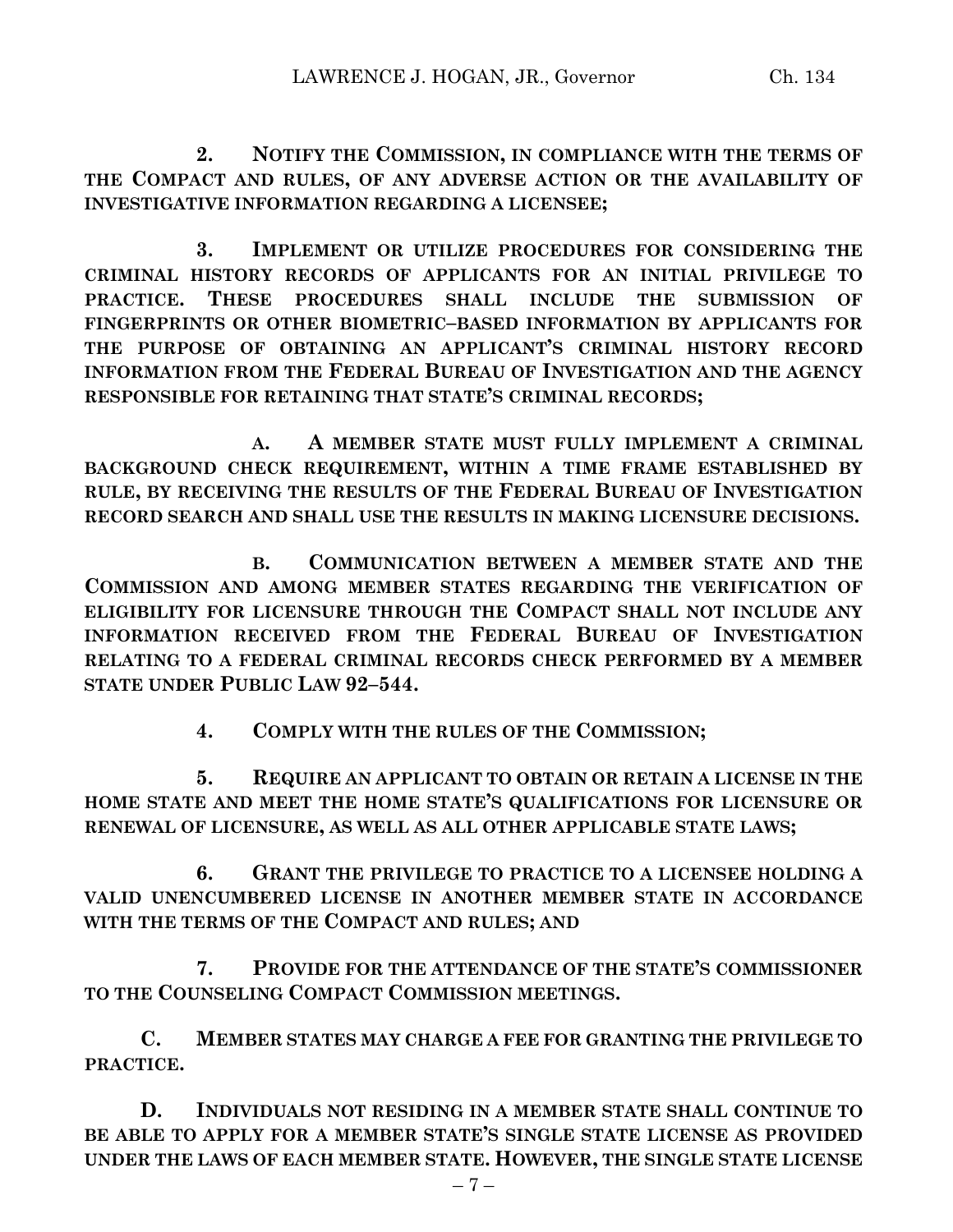**GRANTED TO THESE INDIVIDUALS SHALL NOT BE RECOGNIZED AS GRANTING A PRIVILEGE TO PRACTICE PROFESSIONAL COUNSELING IN ANY OTHER MEMBER STATE.**

**E. NOTHING IN THIS COMPACT SHALL AFFECT THE REQUIREMENTS ESTABLISHED BY A MEMBER STATE FOR THE ISSUANCE OF A SINGLE STATE LICENSE.**

**F. A LICENSE ISSUED TO A LICENSED PROFESSIONAL COUNSELOR BY A HOME STATE TO A RESIDENT IN THAT STATE SHALL BE RECOGNIZED BY EACH MEMBER STATE AS AUTHORIZING A LICENSED PROFESSIONAL COUNSELOR TO PRACTICE PROFESSIONAL COUNSELING, UNDER A PRIVILEGE TO PRACTICE, IN EACH MEMBER STATE.**

**SECTION 4. PRIVILEGE TO PRACTICE.**

**A. TO EXERCISE THE PRIVILEGE TO PRACTICE UNDER THE TERMS AND PROVISIONS OF THE COMPACT, THE LICENSEE SHALL:**

**1. HOLD A LICENSE IN THE HOME STATE;**

**2. HAVE A VALID UNITED STATES SOCIAL SECURITY NUMBER OR NATIONAL PRACTITIONER IDENTIFIER;**

**3. BE ELIGIBLE FOR A PRIVILEGE TO PRACTICE IN ANY MEMBER STATE IN ACCORDANCE WITH SECTION 4(D), (G), AND (H);**

**4. HAVE NOT HAD ANY ENCUMBRANCE OR RESTRICTION AGAINST ANY LICENSE OR PRIVILEGE TO PRACTICE WITHIN THE PREVIOUS TWO (2) YEARS;**

**5. NOTIFY THE COMMISSION THAT THE LICENSEE IS SEEKING THE PRIVILEGE TO PRACTICE WITHIN A REMOTE STATE(S);**

**6. PAY ANY APPLICABLE FEES, INCLUDING ANY STATE FEE, FOR THE PRIVILEGE TO PRACTICE;**

**7. MEET ANY CONTINUING COMPETENCE/EDUCATION REQUIREMENTS ESTABLISHED BY THE HOME STATE;**

**8. MEET ANY JURISPRUDENCE REQUIREMENTS ESTABLISHED BY THE REMOTE STATE(S) IN WHICH THE LICENSEE IS SEEKING A PRIVILEGE TO PRACTICE; AND**

 $-8-$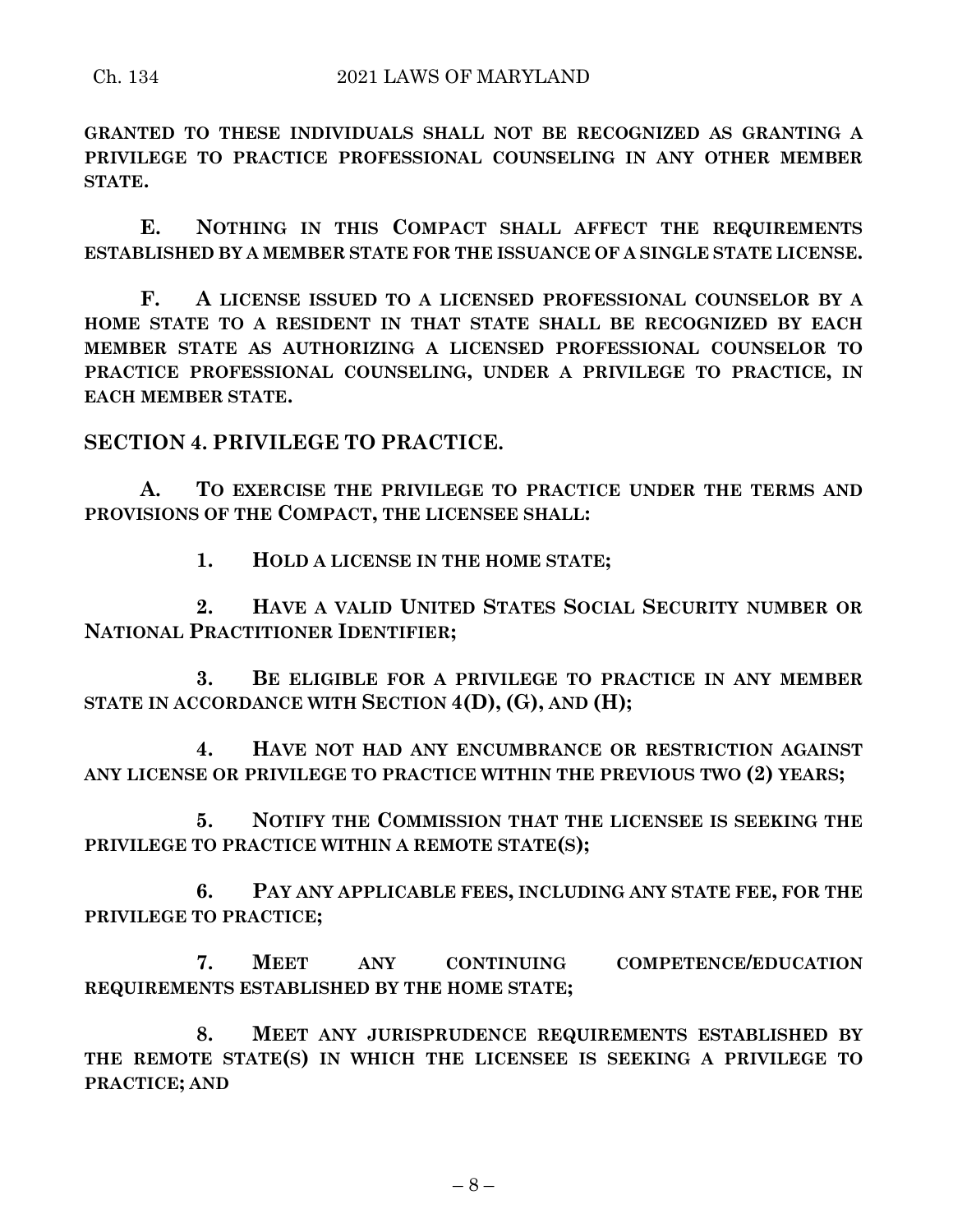**9. REPORT TO THE COMMISSION ANY ADVERSE ACTION, ENCUMBRANCE, OR RESTRICTION ON LICENSE TAKEN BY ANY NON–MEMBER STATE WITHIN THIRTY (30) DAYS FROM THE DATE THE ACTION IS TAKEN.**

**B. THE PRIVILEGE TO PRACTICE IS VALID UNTIL THE EXPIRATION DATE OF THE HOME STATE LICENSE. THE LICENSEE MUST COMPLY WITH THE REQUIREMENTS OF SECTION 4(A) TO MAINTAIN THE PRIVILEGE TO PRACTICE IN THE REMOTE STATE.**

**C. A LICENSEE PROVIDING PROFESSIONAL COUNSELING IN A REMOTE STATE UNDER THE PRIVILEGE TO PRACTICE SHALL ADHERE TO THE LAWS AND REGULATIONS OF THE REMOTE STATE.**

**D. A LICENSEE PROVIDING PROFESSIONAL COUNSELING SERVICES IN A REMOTE STATE IS SUBJECT TO THAT STATE'S REGULATORY AUTHORITY. A REMOTE STATE MAY, IN ACCORDANCE WITH DUE PROCESS AND THAT STATE'S LAWS, REMOVE A LICENSEE'S PRIVILEGE TO PRACTICE IN THE REMOTE STATE FOR A SPECIFIC PERIOD OF TIME, IMPOSE FINES, OR TAKE ANY OTHER NECESSARY ACTIONS TO PROTECT THE HEALTH AND SAFETY OF ITS CITIZENS. THE LICENSEE MAY BE INELIGIBLE FOR A PRIVILEGE TO PRACTICE IN ANY MEMBER STATE UNTIL THE SPECIFIC TIME FOR REMOVAL HAS PASSED AND ALL FINES ARE PAID.**

**E. IF A HOME STATE LICENSE IS ENCUMBERED, THE LICENSEE SHALL LOSE THE PRIVILEGE TO PRACTICE IN ANY REMOTE STATE UNTIL THE FOLLOWING OCCUR:**

**1. THE HOME STATE LICENSE IS NO LONGER ENCUMBERED; AND** 

**2. THE LICENSEE HAS NOT HAD ANY ENCUMBRANCE OR RESTRICTION AGAINST ANY LICENSE OR PRIVILEGE TO PRACTICE WITHIN THE PREVIOUS TWO (2) YEARS.**

**F. ONCE AN ENCUMBERED LICENSE IN THE HOME STATE IS RESTORED TO GOOD STANDING, THE LICENSEE MUST MEET THE REQUIREMENTS OF SECTION 4(A) TO OBTAIN A PRIVILEGE TO PRACTICE IN ANY REMOTE STATE.**

**G. IF A LICENSEE'S PRIVILEGE TO PRACTICE IN ANY REMOTE STATE IS REMOVED, THE INDIVIDUAL MAY LOSE THE PRIVILEGE TO PRACTICE IN ALL OTHER REMOTE STATES UNTIL THE FOLLOWING OCCUR:**

**1. THE SPECIFIC PERIOD OF TIME FOR WHICH THE PRIVILEGE TO PRACTICE WAS REMOVED HAS ENDED;**

**2. ALL FINES HAVE BEEN PAID; AND**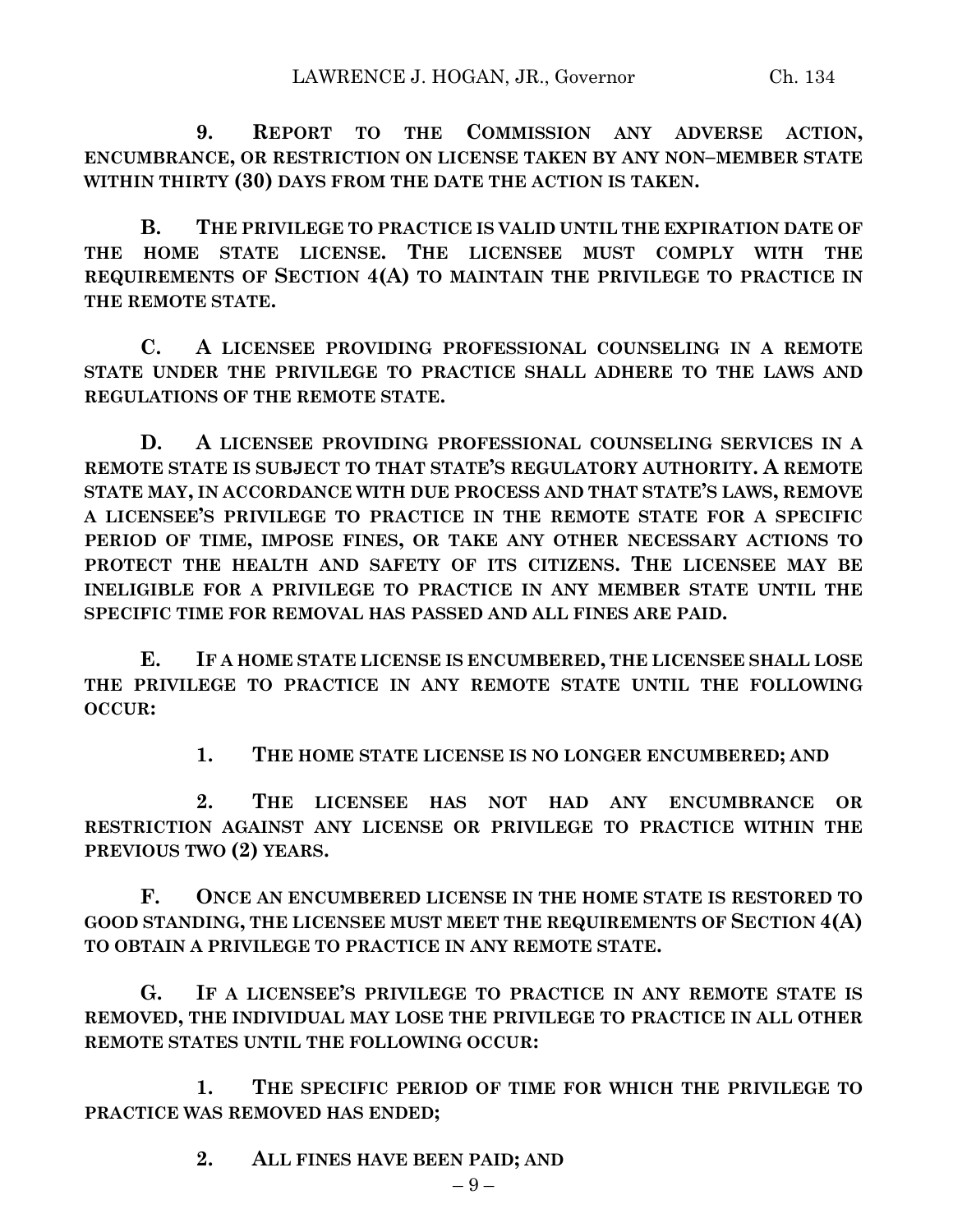**3. THE LICENSEE HAS NOT HAD ANY ENCUMBRANCE OR RESTRICTION AGAINST ANY LICENSE OR PRIVILEGE TO PRACTICE WITHIN THE PREVIOUS TWO (2) YEARS.**

**H. ONCE THE REQUIREMENTS OF SECTION 4(G) HAVE BEEN MET, THE LICENSEE MUST MEET THE REQUIREMENTS IN SECTION 4(A) TO OBTAIN A PRIVILEGE TO PRACTICE IN A REMOTE STATE.**

**SECTION 5. OBTAINING A NEW HOME STATE LICENSE BASED ON A PRIVILEGE TO PRACTICE.** 

**A. A LICENSED PROFESSIONAL COUNSELOR MAY HOLD A HOME STATE LICENSE, WHICH ALLOWS FOR A PRIVILEGE TO PRACTICE IN OTHER MEMBER STATES, IN ONLY ONE MEMBER STATE AT A TIME.**

**B. IF A LICENSED PROFESSIONAL COUNSELOR CHANGES PRIMARY STATE OF RESIDENCE BY MOVING BETWEEN TWO MEMBER STATES:**

**1. THE LICENSED PROFESSIONAL COUNSELOR SHALL FILE AN APPLICATION FOR OBTAINING A NEW HOME STATE LICENSE BASED ON A PRIVILEGE TO PRACTICE, PAY ALL APPLICABLE FEES, AND NOTIFY THE CURRENT AND NEW HOME STATE IN ACCORDANCE WITH APPLICABLE RULES ADOPTED BY THE COMMISSION.**

**2. UPON RECEIPT OF AN APPLICATION FOR OBTAINING A NEW HOME STATE LICENSE BY VIRTUE OF A PRIVILEGE TO PRACTICE, THE NEW HOME STATE SHALL VERIFY THAT THE LICENSED PROFESSIONAL COUNSELOR MEETS THE PERTINENT CRITERIA OUTLINED IN SECTION 4 THROUGH THE DATA SYSTEM, WITHOUT NEED FOR PRIMARY SOURCE VERIFICATION EXCEPT FOR:**

**A. A FEDERAL BUREAU OF INVESTIGATION FINGERPRINT BASED CRIMINAL BACKGROUND CHECK IF NOT PREVIOUSLY PERFORMED OR UPDATED PURSUANT TO APPLICABLE RULES ADOPTED BY THE COMMISSION IN ACCORDANCE WITH PUBLIC LAW 92–544;**

**B. OTHER CRIMINAL BACKGROUND CHECK AS REQUIRED BY THE NEW HOME STATE; AND**

**C. COMPLETION OF ANY REQUISITE JURISPRUDENCE REQUIREMENTS OF THE NEW HOME STATE.**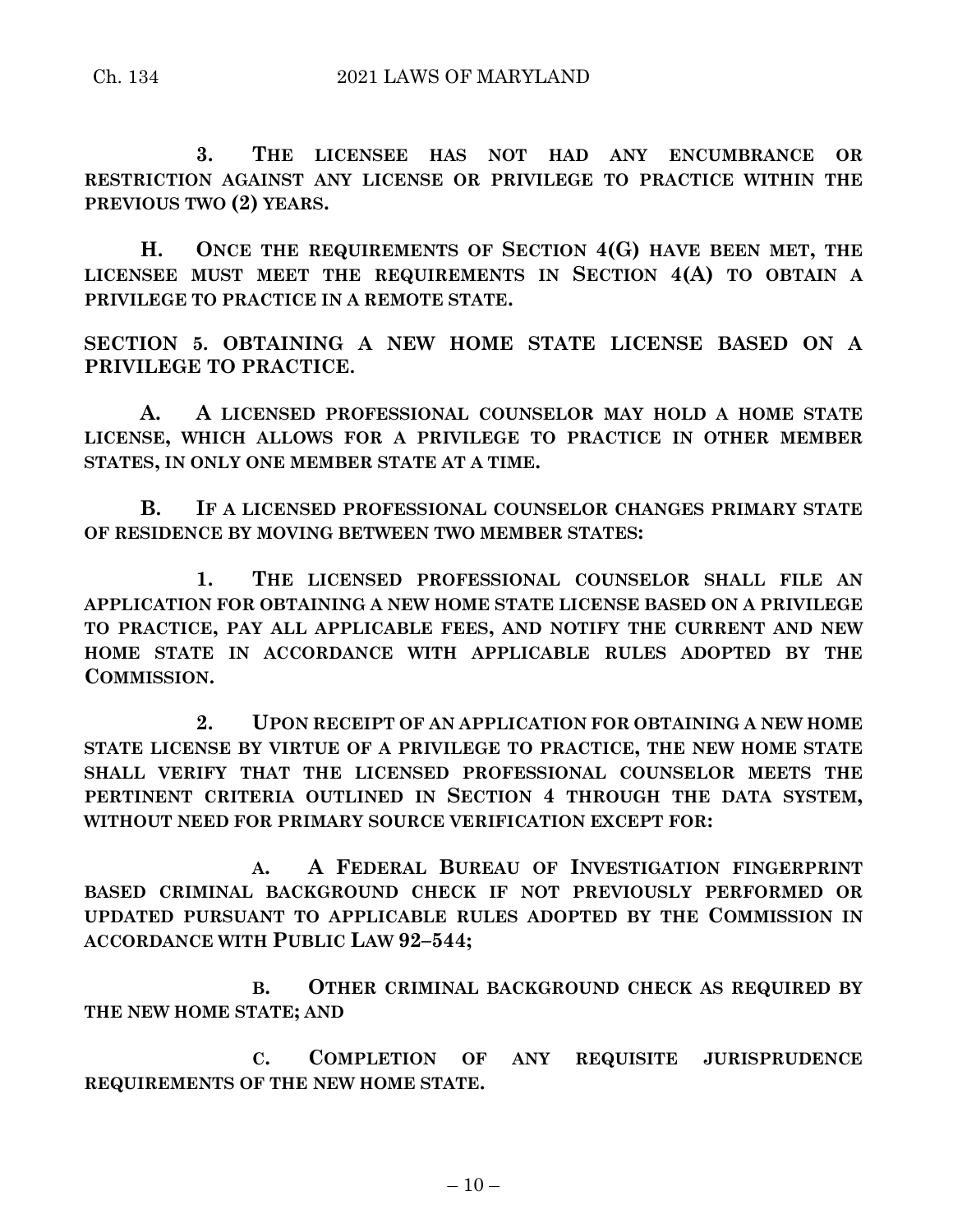**3. THE FORMER HOME STATE SHALL CONVERT THE FORMER HOME STATE LICENSE INTO A PRIVILEGE TO PRACTICE ONCE THE NEW HOME STATE HAS ACTIVATED THE NEW HOME STATE LICENSE IN ACCORDANCE WITH APPLICABLE RULES ADOPTED BY THE COMMISSION.**

**4. NOTWITHSTANDING ANY OTHER PROVISION OF THIS COMPACT, IF THE LICENSED PROFESSIONAL COUNSELOR CANNOT MEET THE CRITERIA IN SECTION 4, THE NEW HOME STATE MAY APPLY ITS REQUIREMENTS FOR ISSUING A NEW SINGLE STATE LICENSE.**

**5. THE LICENSED PROFESSIONAL COUNSELOR SHALL PAY ALL APPLICABLE FEES TO THE NEW HOME STATE IN ORDER TO BE ISSUED A NEW HOME STATE LICENSE.**

**C. IF A LICENSED PROFESSIONAL COUNSELOR CHANGES PRIMARY STATE OF RESIDENCE BY MOVING FROM A MEMBER STATE TO A NON–MEMBER STATE, OR FROM A NON–MEMBER STATE TO A MEMBER STATE, THE STATE CRITERIA SHALL APPLY FOR ISSUANCE OF A SINGLE STATE LICENSE IN THE NEW STATE.**

**D. NOTHING IN THIS COMPACT SHALL INTERFERE WITH A LICENSEE'S ABILITY TO HOLD A SINGLE STATE LICENSE IN MULTIPLE STATES, HOWEVER FOR THE PURPOSES OF THIS COMPACT, A LICENSEE SHALL HAVE ONLY ONE HOME STATE LICENSE.**

**E. NOTHING IN THIS COMPACT SHALL AFFECT THE REQUIREMENTS ESTABLISHED BY A MEMBER STATE FOR THE ISSUANCE OF A SINGLE STATE LICENSE.**

### **SECTION 6. ACTIVE DUTY MILITARY PERSONNEL OR THEIR SPOUSES.**

**ACTIVE DUTY MILITARY PERSONNEL, OR THEIR SPOUSES, SHALL DESIGNATE A HOME STATE WHERE THE INDIVIDUAL HAS A CURRENT LICENSE IN GOOD STANDING. THE INDIVIDUAL MAY RETAIN THE HOME STATE DESIGNATION DURING THE PERIOD THE SERVICE MEMBER IS ON ACTIVE DUTY. SUBSEQUENT TO DESIGNATING A HOME STATE, THE INDIVIDUAL SHALL ONLY CHANGE THE INDIVIDUAL'S HOME STATE THROUGH APPLICATION FOR LICENSURE IN THE NEW STATE, OR THROUGH THE PROCESS OUTLINED IN SECTION 5.**

### **SECTION 7. COMPACT PRIVILEGE TO PRACTICE TELEHEALTH.**

**A. MEMBER STATES SHALL RECOGNIZE THE RIGHT OF A LICENSED PROFESSIONAL COUNSELOR, LICENSED BY A HOME STATE IN ACCORDANCE WITH SECTION 3 AND UNDER RULES PROMULGATED BY THE COMMISSION, TO PRACTICE PROFESSIONAL COUNSELING IN ANY MEMBER STATE THROUGH TELEHEALTH**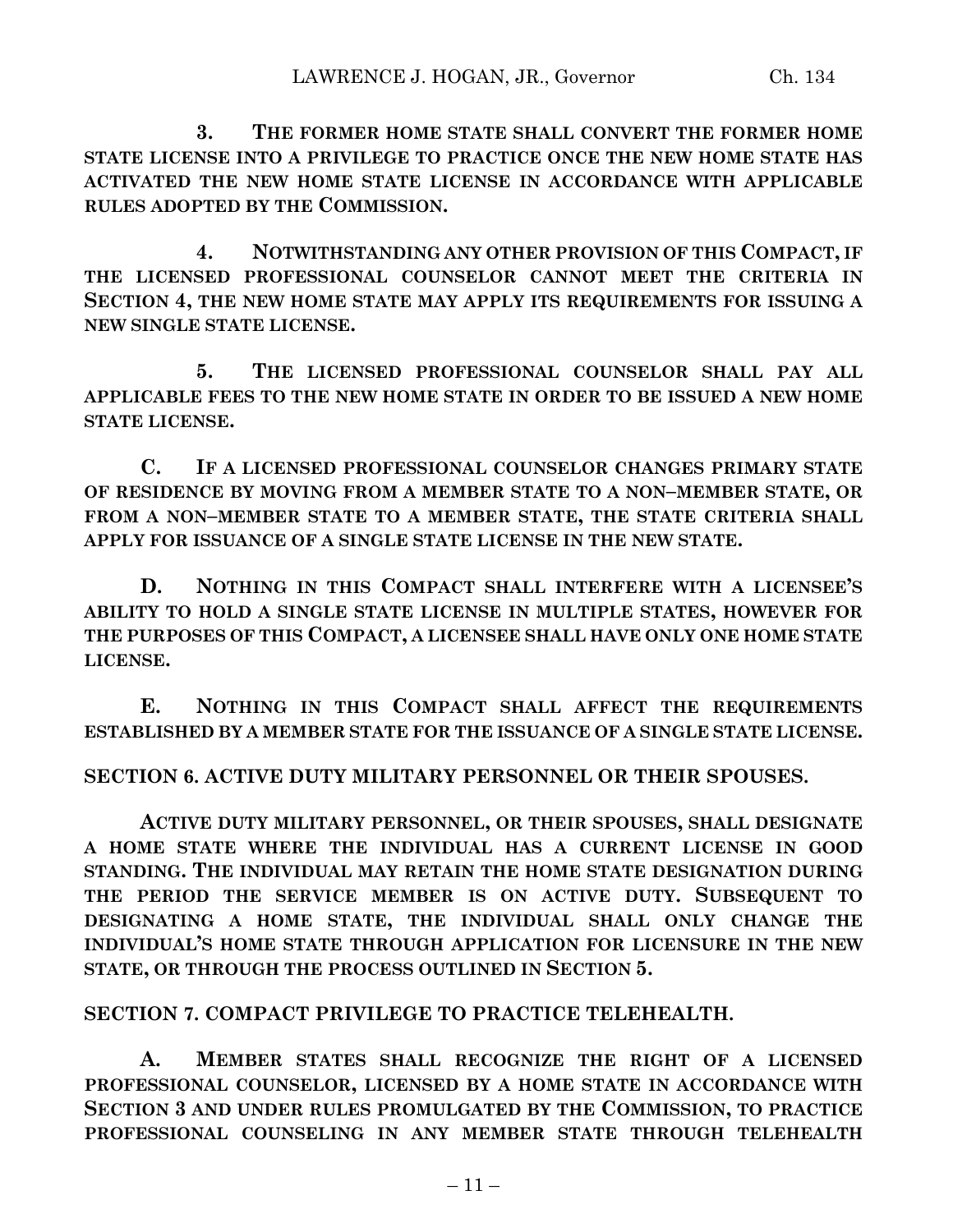**UNDER A PRIVILEGE TO PRACTICE AS PROVIDED IN THE COMPACT AND RULES PROMULGATED BY THE COMMISSION.**

**B. A LICENSEE PROVIDING PROFESSIONAL COUNSELING SERVICES IN A REMOTE STATE UNDER THE PRIVILEGE TO PRACTICE SHALL ADHERE TO THE LAWS AND REGULATIONS OF THE REMOTE STATE.**

## **SECTION 8. ADVERSE ACTIONS.**

**A. IN ADDITION TO THE OTHER POWERS CONFERRED BY STATE LAW, A REMOTE STATE SHALL HAVE THE AUTHORITY, IN ACCORDANCE WITH EXISTING STATE DUE PROCESS LAW, TO:**

**1. TAKE ADVERSE ACTION AGAINST A LICENSED PROFESSIONAL COUNSELOR'S PRIVILEGE TO PRACTICE WITHIN THAT MEMBER STATE; AND**

**2. ISSUE SUBPOENAS FOR BOTH HEARINGS AND INVESTIGATIONS THAT REQUIRE THE ATTENDANCE AND TESTIMONY OF WITNESSES AS WELL AS THE PRODUCTION OF EVIDENCE. SUBPOENAS ISSUED BY A LICENSING BOARD IN A MEMBER STATE FOR THE ATTENDANCE AND TESTIMONY OF WITNESSES OR THE PRODUCTION OF EVIDENCE FROM ANOTHER MEMBER STATE SHALL BE ENFORCED IN THE LATTER STATE BY ANY COURT OF COMPETENT JURISDICTION, ACCORDING TO THE PRACTICE AND PROCEDURE OF THAT COURT APPLICABLE TO SUBPOENAS ISSUED IN PROCEEDINGS PENDING BEFORE IT. THE ISSUING AUTHORITY SHALL PAY ANY WITNESS FEES, TRAVEL EXPENSES, MILEAGE, AND OTHER FEES REQUIRED BY THE SERVICE STATUTES OF THE STATE IN WHICH THE WITNESSES OR EVIDENCE ARE LOCATED.**

**3. ONLY THE HOME STATE SHALL HAVE THE POWER TO TAKE ADVERSE ACTION AGAINST A LICENSED PROFESSIONAL COUNSELOR'S LICENSE ISSUED BY THE HOME STATE.**

**B. FOR PURPOSES OF TAKING ADVERSE ACTION, THE HOME STATE SHALL GIVE THE SAME PRIORITY AND EFFECT TO REPORTED CONDUCT RECEIVED FROM A MEMBER STATE AS IT WOULD IF THE CONDUCT HAD OCCURRED WITHIN THE HOME STATE. IN SO DOING, THE HOME STATE SHALL APPLY ITS OWN STATE LAWS TO DETERMINE APPROPRIATE ACTION.**

**C. THE HOME STATE SHALL COMPLETE ANY PENDING INVESTIGATIONS OF A LICENSED PROFESSIONAL COUNSELOR WHO CHANGES PRIMARY STATE OF RESIDENCE DURING THE COURSE OF THE INVESTIGATIONS. THE HOME STATE SHALL ALSO HAVE THE AUTHORITY TO TAKE APPROPRIATE ACTION(S) AND SHALL PROMPTLY REPORT THE CONCLUSIONS OF THE INVESTIGATIONS TO THE**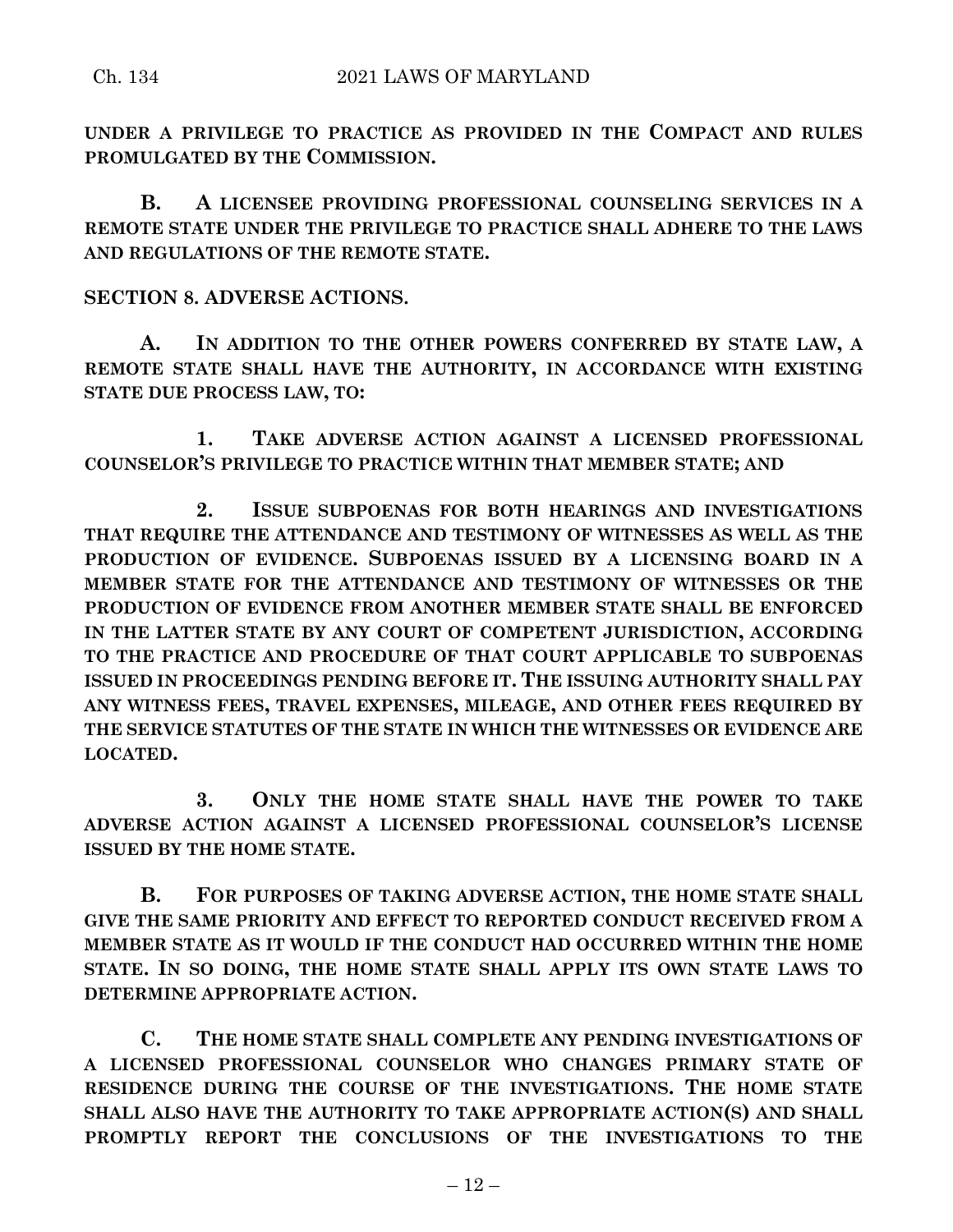**ADMINISTRATOR OF THE DATA SYSTEM. THE ADMINISTRATOR OF THE COORDINATED LICENSURE INFORMATION SYSTEM SHALL PROMPTLY NOTIFY THE NEW HOME STATE OF ANY ADVERSE ACTIONS.**

**D. A MEMBER STATE, IF OTHERWISE PERMITTED BY STATE LAW, MAY RECOVER FROM THE AFFECTED LICENSED PROFESSIONAL COUNSELOR THE COSTS OF INVESTIGATIONS AND DISPOSITIONS OF CASES RESULTING FROM ANY ADVERSE ACTION TAKEN AGAINST THAT LICENSED PROFESSIONAL COUNSELOR.**

**E. A MEMBER STATE MAY TAKE ADVERSE ACTION BASED ON THE FACTUAL FINDINGS OF THE REMOTE STATE, PROVIDED THAT THE MEMBER STATE FOLLOWS ITS OWN PROCEDURES FOR TAKING THE ADVERSE ACTION.**

**F. JOINT INVESTIGATIONS.**

**1. IN ADDITION TO THE AUTHORITY GRANTED TO A MEMBER STATE BY ITS RESPECTIVE PROFESSIONAL COUNSELING PRACTICE ACT OR OTHER APPLICABLE STATE LAW, ANY MEMBER STATE MAY PARTICIPATE WITH OTHER MEMBER STATES IN JOINT INVESTIGATIONS OF LICENSEES.**

**2. MEMBER STATES SHALL SHARE ANY INVESTIGATIVE, LITIGATION, OR COMPLIANCE MATERIALS IN FURTHERANCE OF ANY JOINT OR INDIVIDUAL INVESTIGATION INITIATED UNDER THE COMPACT.**

**G. IF ADVERSE ACTION IS TAKEN BY THE HOME STATE AGAINST THE LICENSE OF A LICENSED PROFESSIONAL COUNSELOR, THE LICENSED PROFESSIONAL COUNSELOR'S PRIVILEGE TO PRACTICE IN ALL OTHER MEMBER STATES SHALL BE DEACTIVATED UNTIL ALL ENCUMBRANCES HAVE BEEN REMOVED FROM THE STATE LICENSE. ALL HOME STATE DISCIPLINARY ORDERS THAT IMPOSE ADVERSE ACTION AGAINST THE LICENSE OF A LICENSED PROFESSIONAL COUNSELOR SHALL INCLUDE A STATEMENT THAT THE LICENSED PROFESSIONAL COUNSELOR'S PRIVILEGE TO PRACTICE IS DEACTIVATED IN ALL MEMBER STATES DURING THE PENDENCY OF THE ORDER.**

**H. IF A MEMBER STATE TAKES ADVERSE ACTION, IT SHALL PROMPTLY NOTIFY THE ADMINISTRATOR OF THE DATA SYSTEM. THE ADMINISTRATOR OF THE DATA SYSTEM SHALL PROMPTLY NOTIFY THE HOME STATE OF ANY ADVERSE ACTIONS BY REMOTE STATES.**

**I. NOTHING IN THIS COMPACT SHALL OVERRIDE A MEMBER STATE'S DECISION THAT PARTICIPATION IN AN ALTERNATIVE PROGRAM MAY BE USED IN LIEU OF ADVERSE ACTION.**

**SECTION 9. ESTABLISHMENT OF COUNSELING COMPACT COMMISSION.**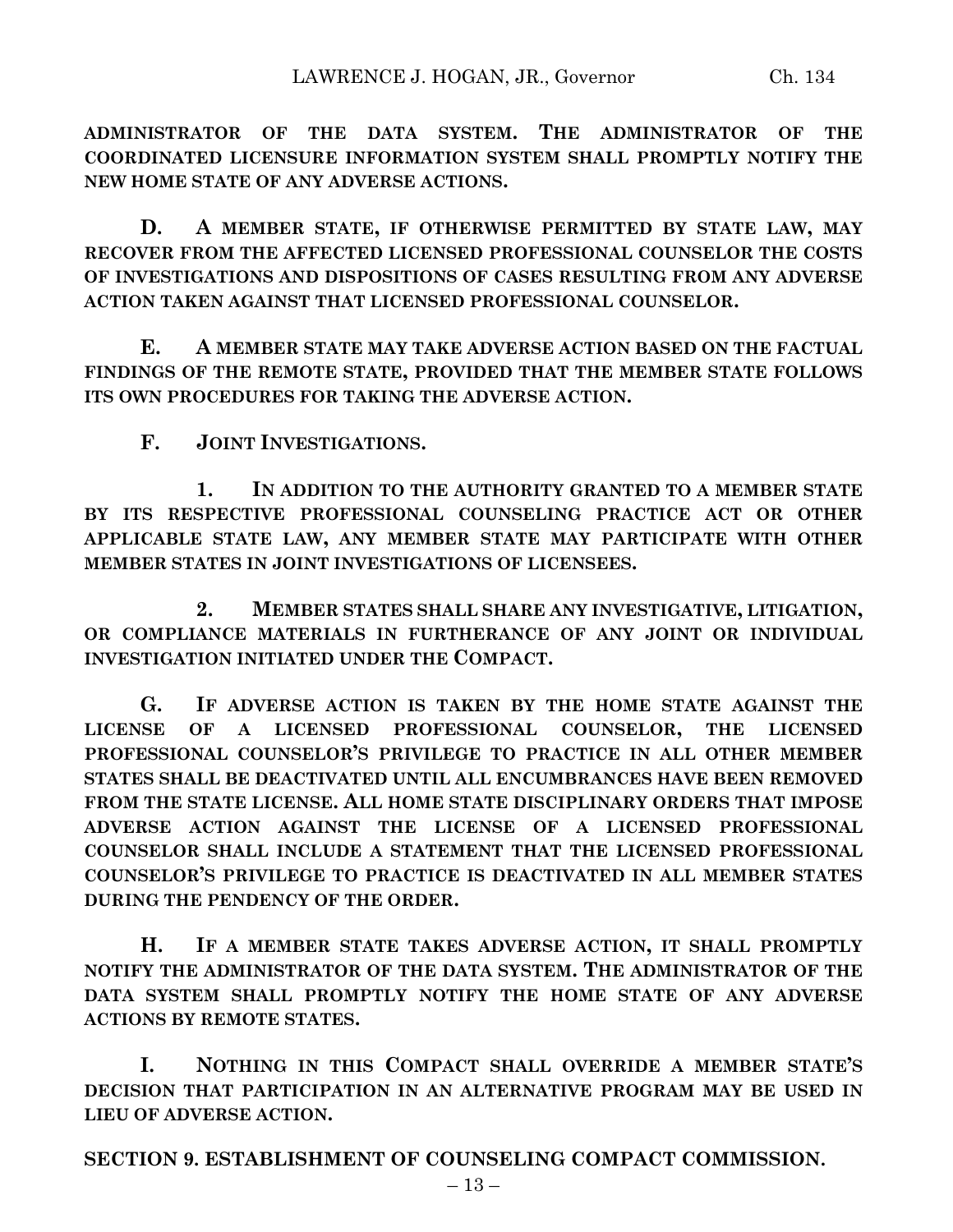**A. THE COMPACT MEMBER STATES HEREBY CREATE AND ESTABLISH A JOINT PUBLIC AGENCY KNOWN AS THE COUNSELING COMPACT COMMISSION:**

**1. THE COMMISSION IS AN INSTRUMENTALITY OF THE COMPACT STATES.**

**2. VENUE IS PROPER AND JUDICIAL PROCEEDINGS BY OR AGAINST THE COMMISSION SHALL BE BROUGHT SOLELY AND EXCLUSIVELY IN A COURT OF COMPETENT JURISDICTION WHERE THE PRINCIPAL OFFICE OF THE COMMISSION IS LOCATED. THE COMMISSION MAY WAIVE VENUE AND JURISDICTIONAL DEFENSES TO THE EXTENT IT ADOPTS OR CONSENTS TO PARTICIPATE IN ALTERNATIVE DISPUTE RESOLUTION PROCEEDINGS.**

**3. NOTHING IN THIS COMPACT SHALL BE CONSTRUED TO BE A WAIVER OF SOVEREIGN IMMUNITY.**

**B. MEMBERSHIP, VOTING, AND MEETINGS.**

**1. EACH MEMBER STATE SHALL HAVE AND BE LIMITED TO ONE (1) DELEGATE SELECTED BY THAT MEMBER STATE'S LICENSING BOARD.**

**2. THE DELEGATE SHALL BE EITHER:**

**A. A CURRENT MEMBER OF THE LICENSING BOARD AT THE TIME OF APPOINTMENT, WHO IS A LICENSED PROFESSIONAL COUNSELOR OR PUBLIC MEMBER; OR**

**B. AN ADMINISTRATOR OF THE LICENSING BOARD.**

**3. ANY DELEGATE MAY BE REMOVED OR SUSPENDED FROM OFFICE AS PROVIDED BY THE LAW OF THE STATE FROM WHICH THE DELEGATE IS APPOINTED.**

**4. THE MEMBER STATE LICENSING BOARD SHALL FILL ANY VACANCY OCCURRING ON THE COMMISSION WITHIN SIXTY (60) DAYS.**

**5. EACH DELEGATE SHALL BE ENTITLED TO ONE (1) VOTE WITH REGARD TO THE PROMULGATION OF RULES AND CREATION OF BYLAWS AND SHALL OTHERWISE HAVE AN OPPORTUNITY TO PARTICIPATE IN THE BUSINESS AND AFFAIRS OF THE COMMISSION.**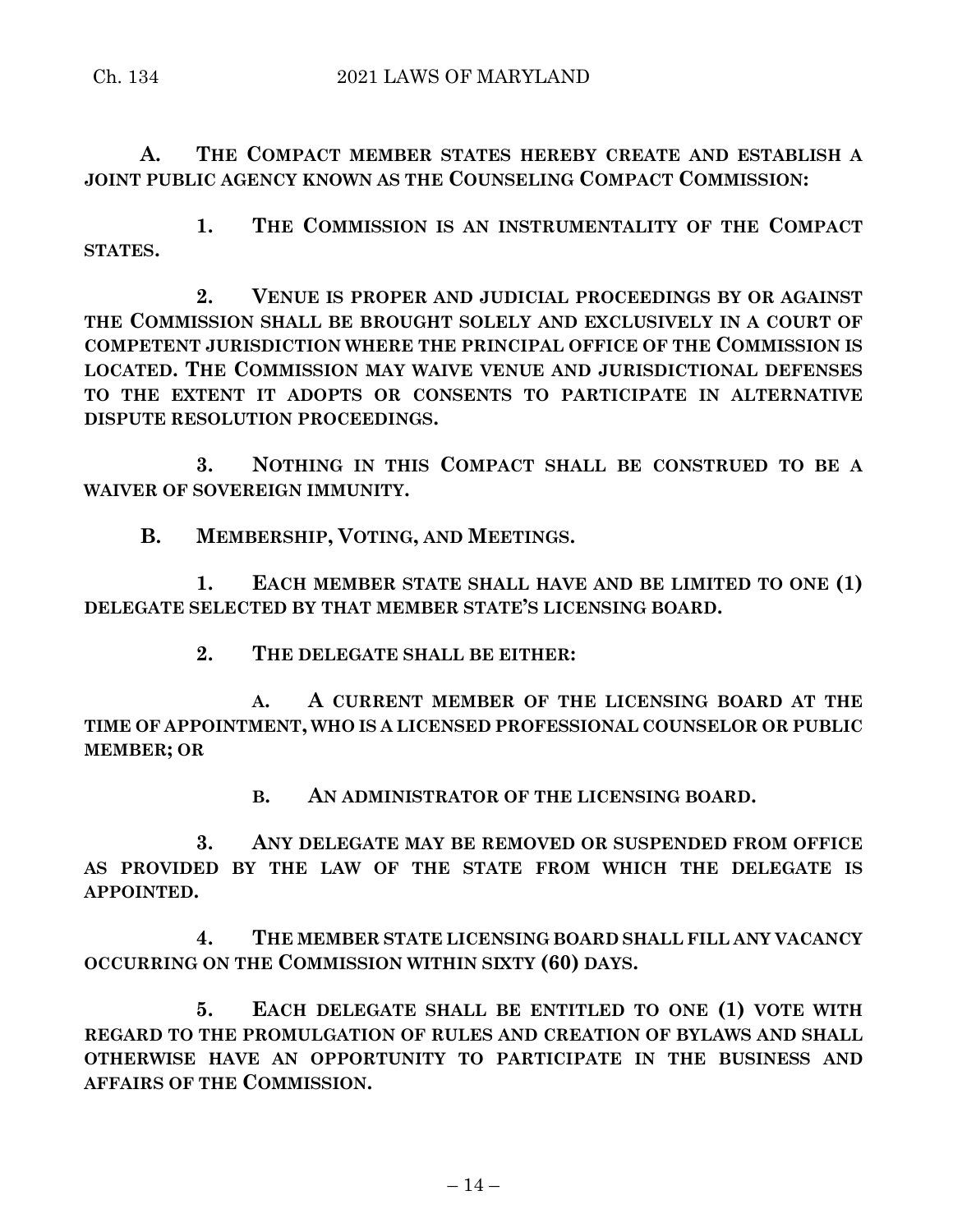**6. A DELEGATE SHALL VOTE IN PERSON OR BY SUCH OTHER MEANS AS PROVIDED IN THE BYLAWS. THE BYLAWS MAY PROVIDE FOR DELEGATES' PARTICIPATION IN MEETINGS BY TELEPHONE OR OTHER MEANS OF COMMUNICATION.**

**7. THE COMMISSION SHALL MEET AT LEAST ONCE DURING EACH CALENDAR YEAR. ADDITIONAL MEETINGS SHALL BE HELD AS SET FORTH IN THE BYLAWS.**

**8. THE COMMISSION SHALL BY RULE ESTABLISH A TERM OF OFFICE FOR DELEGATES AND MAY BY RULE ESTABLISH TERM LIMITS.**

**C. THE COMMISSION SHALL HAVE THE FOLLOWING POWERS AND DUTIES:**

- **1. ESTABLISH THE FISCAL YEAR OF THE COMMISSION;**
- **2. ESTABLISH BYLAWS;**

**3. MAINTAIN ITS FINANCIAL RECORDS IN ACCORDANCE WITH THE BYLAWS;**

**4. MEET AND TAKE SUCH ACTIONS AS ARE CONSISTENT WITH THE PROVISIONS OF THIS COMPACT AND THE BYLAWS;**

**5. PROMULGATE RULES WHICH SHALL BE BINDING TO THE EXTENT AND IN THE MANNER PROVIDED FOR IN THE COMPACT;**

**6. BRING AND PROSECUTE LEGAL PROCEEDINGS OR ACTIONS IN THE NAME OF THE COMMISSION, PROVIDED THAT THE STANDING OF ANY STATE LICENSING BOARD TO SUE OR BE SUED UNDER APPLICABLE LAW SHALL NOT BE AFFECTED;**

**7. PURCHASE AND MAINTAIN INSURANCE AND BONDS;**

**8. BORROW, ACCEPT, OR CONTRACT FOR SERVICES OF PERSONNEL, INCLUDING, BUT NOT LIMITED TO, EMPLOYEES OF A MEMBER STATE;**

**9. HIRE EMPLOYEES, ELECT OR APPOINT OFFICERS, FIX COMPENSATION, DEFINE DUTIES, GRANT SUCH INDIVIDUALS APPROPRIATE AUTHORITY TO CARRY OUT THE PURPOSES OF THE COMPACT, AND ESTABLISH THE COMMISSION'S PERSONNEL POLICIES AND PROGRAMS RELATING TO CONFLICTS OF INTEREST, QUALIFICATIONS OF PERSONNEL, AND OTHER RELATED PERSONNEL MATTERS;**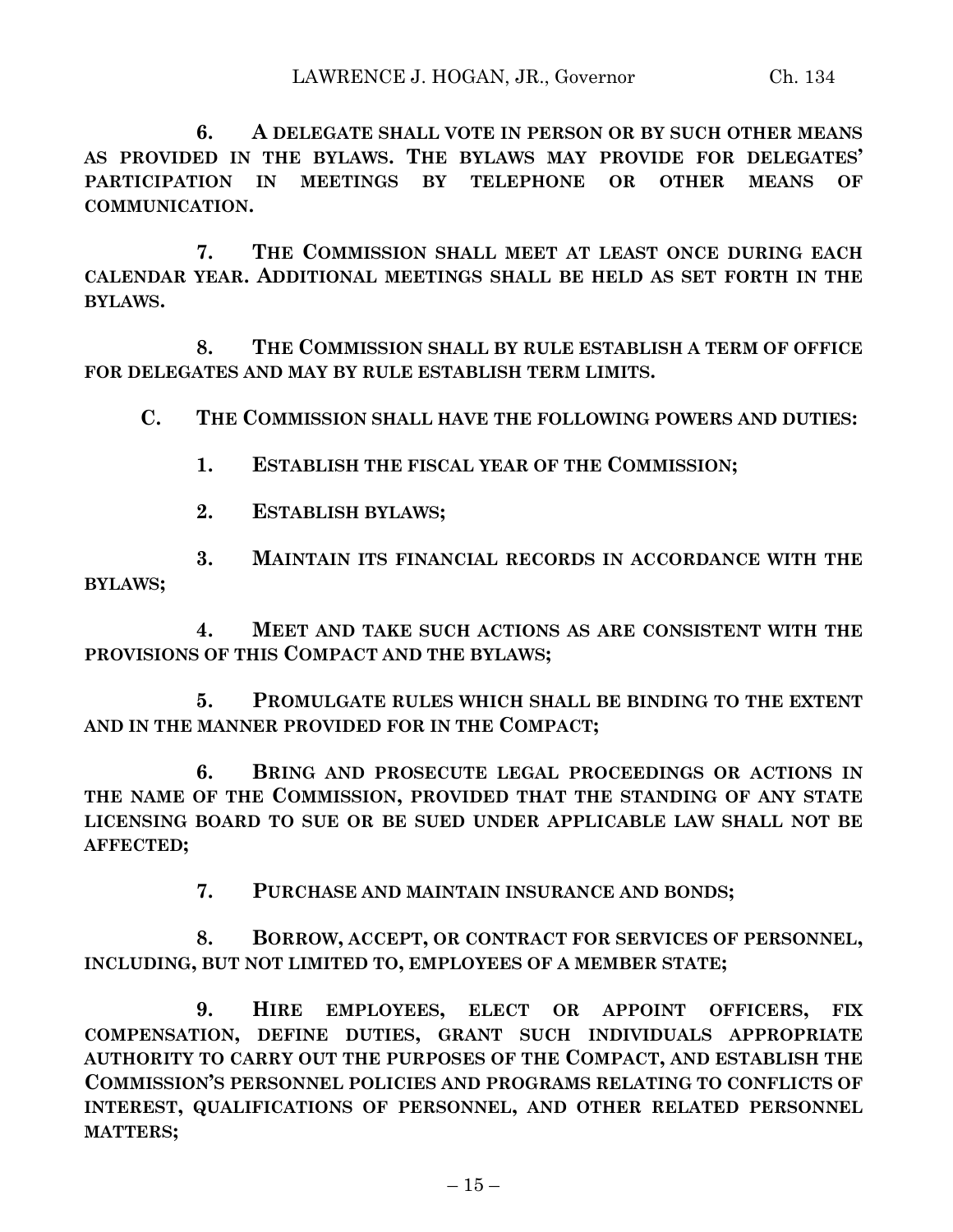**10. ACCEPT ANY AND ALL APPROPRIATE DONATIONS AND GRANTS OF MONEY, EQUIPMENT, SUPPLIES, MATERIALS, AND SERVICES, AND RECEIVE, UTILIZE, AND DISPOSE OF THE SAME; PROVIDED THAT AT ALL TIMES THE COMMISSION SHALL AVOID ANY APPEARANCE OF IMPROPRIETY OR CONFLICT OF INTEREST;**

**11. LEASE, PURCHASE, ACCEPT APPROPRIATE GIFTS OR DONATIONS OF, OR OTHERWISE OWN, HOLD, IMPROVE, OR USE, ANY PROPERTY REAL, PERSONAL, OR MIXED; PROVIDED THAT AT ALL TIMES THE COMMISSION SHALL AVOID ANY APPEARANCE OF IMPROPRIETY;**

**12. SELL, CONVEY, MORTGAGE, PLEDGE, LEASE, EXCHANGE, ABANDON, OR OTHERWISE DISPOSE OF ANY PROPERTY REAL, PERSONAL, OR MIXED;**

**13. ESTABLISH A BUDGET AND MAKE EXPENDITURES;**

**14. BORROW MONEY;**

**15. APPOINT COMMITTEES INCLUDING STANDING COMMITTEES COMPOSED OF MEMBERS, STATE REGULATORS, STATE LEGISLATORS OR THEIR REPRESENTATIVES, AND CONSUMER REPRESENTATIVES, AND SUCH OTHER INTERESTED PERSONS AS MAY BE DESIGNATED IN THIS COMPACT AND THE BYLAWS;**

**16. PROVIDE AND RECEIVE INFORMATION FROM, AND COOPERATE WITH, LAW ENFORCEMENT AGENCIES;**

**17. ESTABLISH AND ELECT AN EXECUTIVE COMMITTEE; AND**

**18. PERFORM SUCH OTHER FUNCTIONS AS MAY BE NECESSARY OR APPROPRIATE TO ACHIEVE THE PURPOSES OF THIS COMPACT CONSISTENT WITH THE STATE REGULATION OF PROFESSIONAL COUNSELING LICENSURE AND PRACTICE.**

**D. THE EXECUTIVE COMMITTEE.**

**1. THE EXECUTIVE COMMITTEE SHALL HAVE THE POWER TO ACT ON BEHALF OF THE COMMISSION ACCORDING TO THE TERMS OF THIS COMPACT.**

**2. THE EXECUTIVE COMMITTEE SHALL BE COMPOSED OF UP TO ELEVEN (11) MEMBERS:**

**A. SEVEN (7) VOTING MEMBERS WHO ARE ELECTED BY THE COMMISSION FROM THE CURRENT MEMBERSHIP OF THE COMMISSION; AND**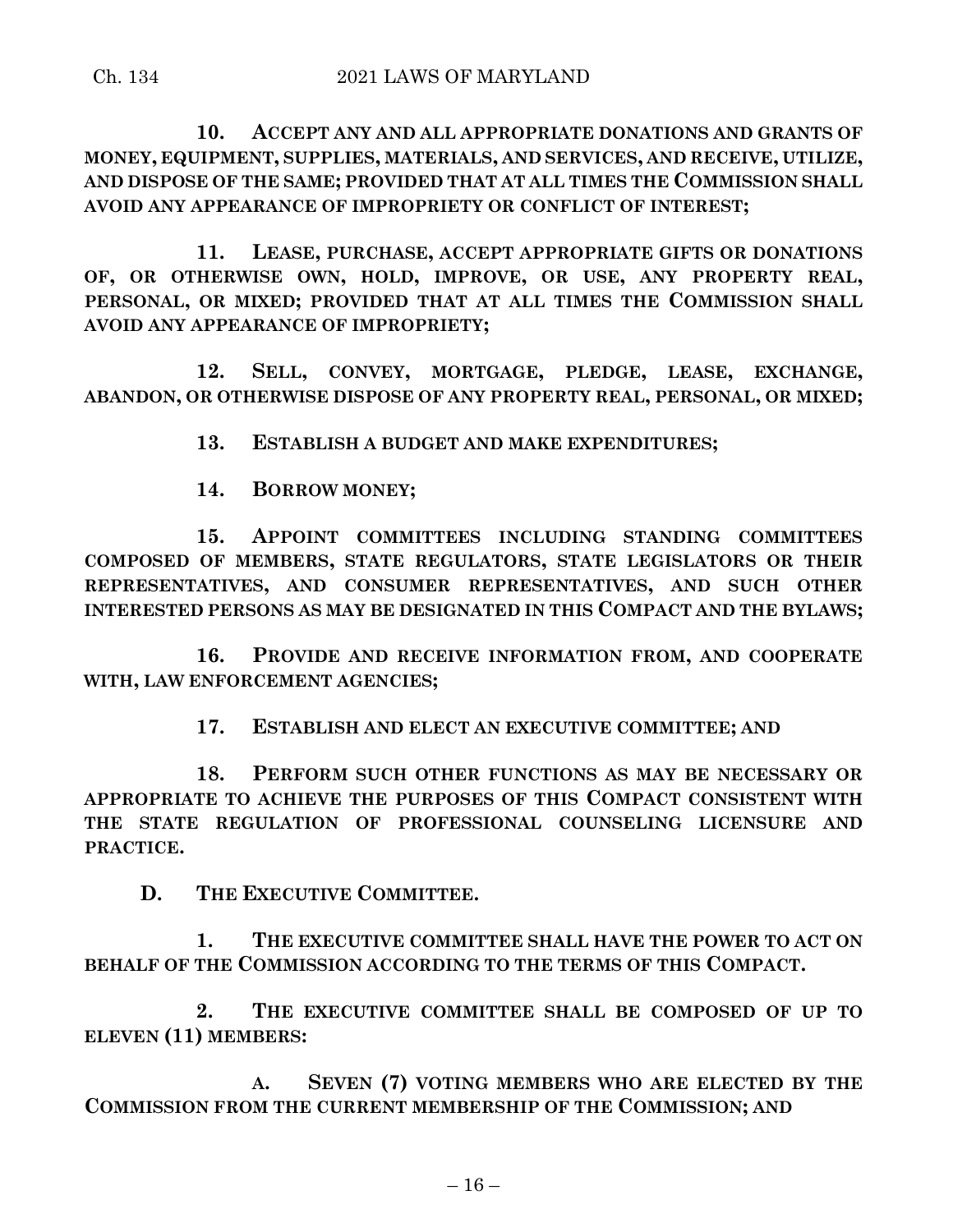**B. UP TO FOUR (4) EX–OFFICIO, NONVOTING MEMBERS FROM FOUR (4) RECOGNIZED NATIONAL PROFESSIONAL COUNSELOR ORGANIZATIONS. THE EX–OFFICIO MEMBERS WILL BE SELECTED BY THEIR RESPECTIVE ORGANIZATIONS.**

**3. THE COMMISSION MAY REMOVE ANY MEMBER OF THE EXECUTIVE COMMITTEE AS PROVIDED IN BYLAWS.**

**4. THE EXECUTIVE COMMITTEE SHALL MEET AT LEAST ANNUALLY.**

**5. THE EXECUTIVE COMMITTEE SHALL HAVE THE FOLLOWING DUTIES AND RESPONSIBILITIES:**

**A. RECOMMEND TO THE ENTIRE COMMISSION CHANGES TO THE RULES OR BYLAWS, CHANGES TO THIS COMPACT LEGISLATION, FEES PAID BY COMPACT MEMBER STATES SUCH AS ANNUAL DUES, AND ANY COMMISSION COMPACT FEE CHARGED TO LICENSEES FOR THE PRIVILEGE TO PRACTICE;**

**B. ENSURE COMPACT ADMINISTRATION SERVICES ARE APPROPRIATELY PROVIDED, CONTRACTUAL OR OTHERWISE;**

**C. PREPARE AND RECOMMEND THE BUDGET;**

**D. MAINTAIN FINANCIAL RECORDS ON BEHALF OF THE COMMISSION;**

**E. MONITOR COMPACT COMPLIANCE OF MEMBER STATES AND PROVIDE COMPLIANCE REPORTS TO THE COMMISSION;**

**F. ESTABLISH ADDITIONAL COMMITTEES AS NECESSARY; AND**

**G. PERFORM OTHER DUTIES AS PROVIDED IN RULES OR BYLAWS.**

**E. MEETINGS OF THE COMMISSION.**

**1. ALL MEETINGS SHALL BE OPEN TO THE PUBLIC, AND PUBLIC NOTICE OF MEETINGS SHALL BE GIVEN IN THE SAME MANNER AS REQUIRED UNDER THE RULEMAKING PROVISIONS IN SECTION 11.**

**2. THE COMMISSION OR THE EXECUTIVE COMMITTEE OR OTHER COMMITTEES OF THE COMMISSION MAY CONVENE IN A CLOSED, NON–PUBLIC MEETING IF THE COMMISSION OR EXECUTIVE COMMITTEE OR OTHER COMMITTEES OF THE COMMISSION MUST DISCUSS:**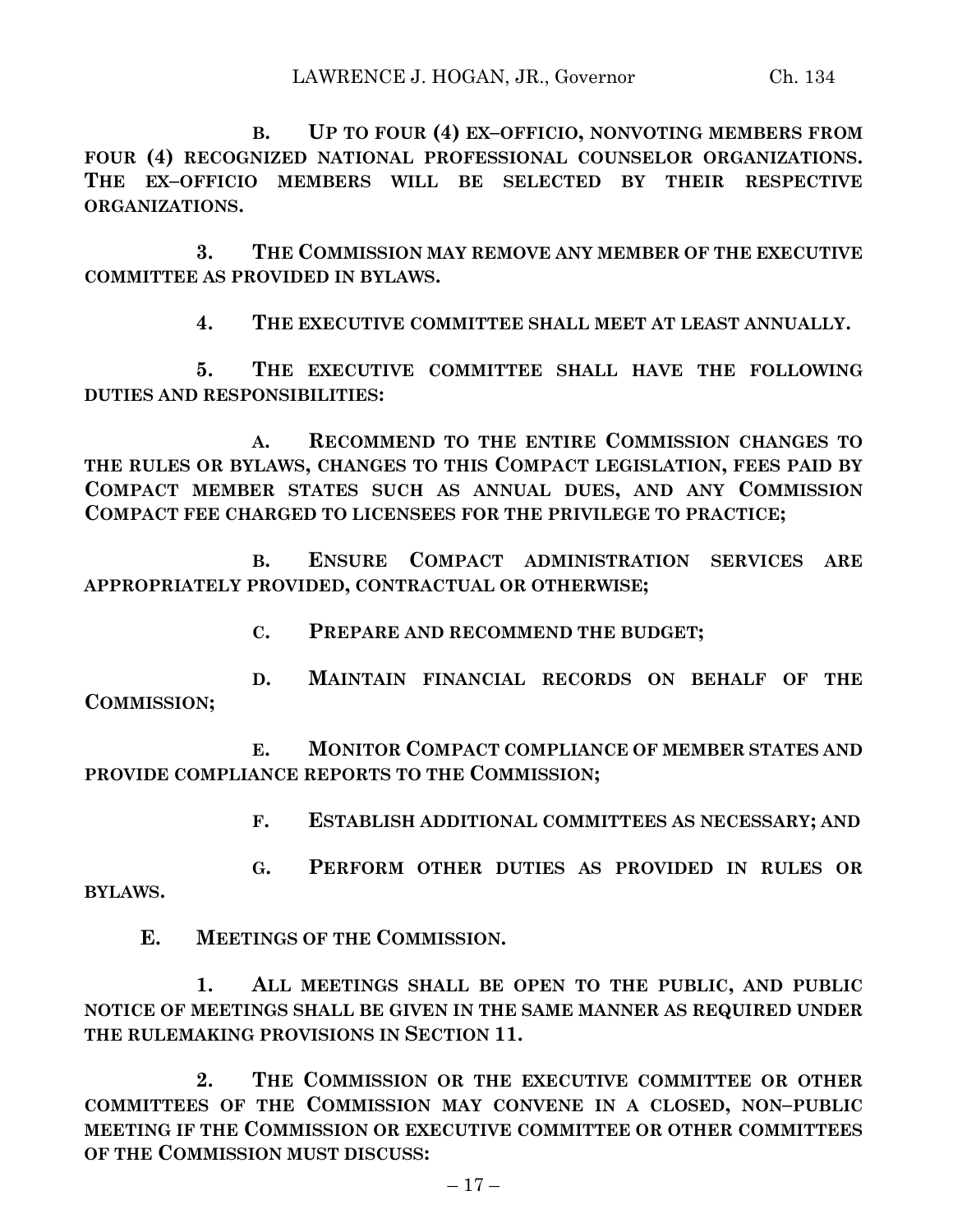**A. NON–COMPLIANCE OF A MEMBER STATE WITH ITS OBLIGATIONS UNDER THE COMPACT;**

**B. THE EMPLOYMENT, COMPENSATION, DISCIPLINE, OR OTHER MATTERS, PRACTICES, OR PROCEDURES RELATED TO SPECIFIC EMPLOYEES OR OTHER MATTERS RELATED TO THE COMMISSION'S INTERNAL PERSONNEL PRACTICES AND PROCEDURES;**

**C. CURRENT, THREATENED, OR REASONABLY ANTICIPATED LITIGATION;**

**D. NEGOTIATION OF CONTRACTS FOR THE PURCHASE, LEASE, OR SALE OF GOODS, SERVICES, OR REAL ESTATE;**

**E. ACCUSING ANY PERSON OF A CRIME OR FORMALLY CENSURING ANY PERSON;**

**F. DISCLOSURE OF TRADE SECRETS OR COMMERCIAL OR FINANCIAL INFORMATION THAT IS PRIVILEGED OR CONFIDENTIAL;**

**G. DISCLOSURE OF INFORMATION OF A PERSONAL NATURE WHERE DISCLOSURE WOULD CONSTITUTE A CLEARLY UNWARRANTED INVASION OF PERSONAL PRIVACY;**

**H. DISCLOSURE OF INVESTIGATIVE RECORDS COMPILED FOR LAW ENFORCEMENT PURPOSES;**

**I. DISCLOSURE OF INFORMATION RELATED TO ANY INVESTIGATIVE REPORTS PREPARED BY OR ON BEHALF OF OR FOR USE OF THE COMMISSION OR OTHER COMMITTEE CHARGED WITH RESPONSIBILITY OF INVESTIGATION OR DETERMINATION OF COMPLIANCE ISSUES PURSUANT TO THE COMPACT; OR**

**J. MATTERS SPECIFICALLY EXEMPTED FROM DISCLOSURE BY FEDERAL OR MEMBER STATE STATUTE.**

**3. IF A MEETING, OR PORTION OF A MEETING, IS CLOSED PURSUANT TO THIS PROVISION, THE COMMISSION'S LEGAL COUNSEL OR DESIGNEE SHALL CERTIFY THAT THE MEETING MAY BE CLOSED AND SHALL REFERENCE EACH RELEVANT EXEMPTING PROVISION.**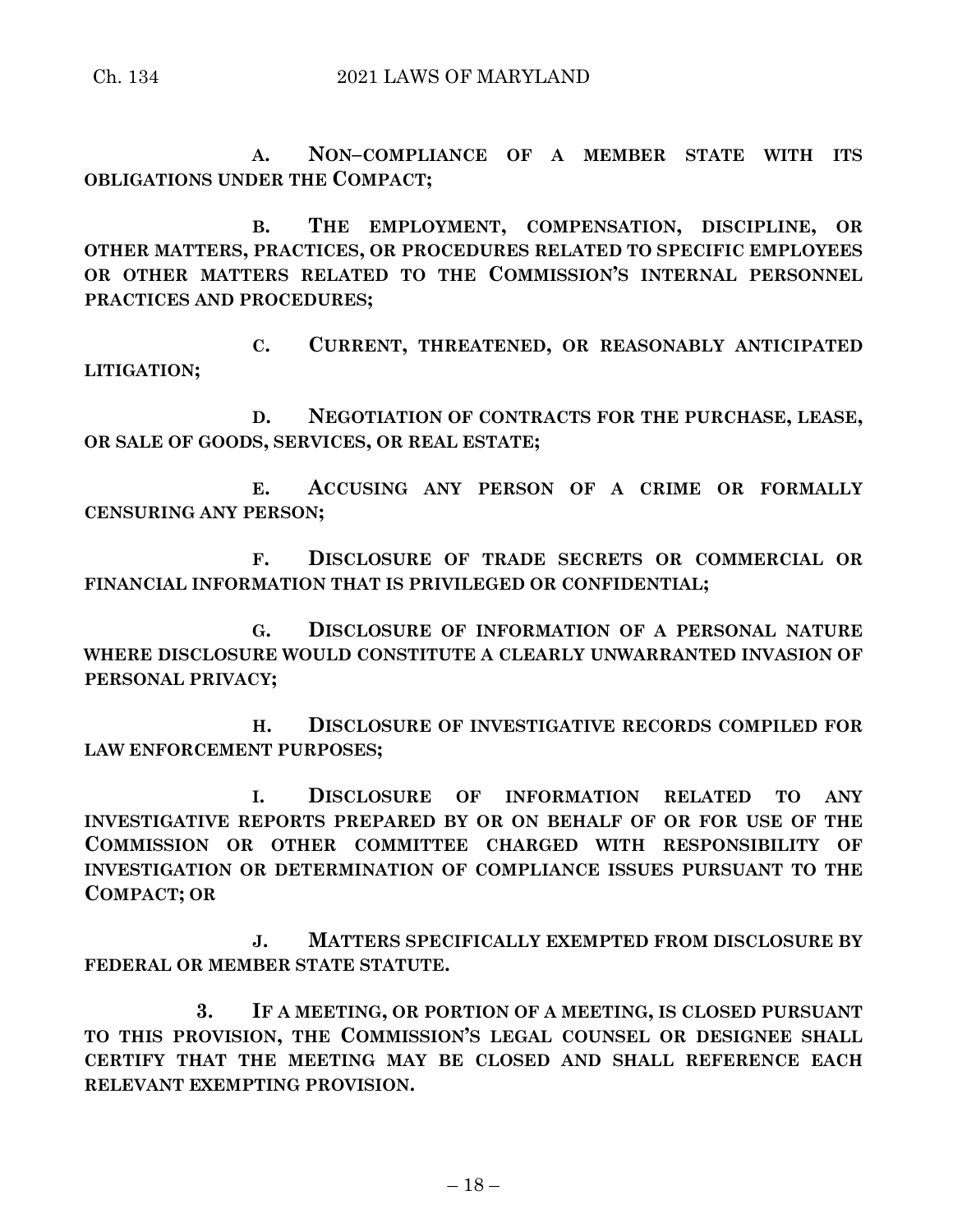**4. THE COMMISSION SHALL KEEP MINUTES THAT FULLY AND CLEARLY DESCRIBE ALL MATTERS DISCUSSED IN A MEETING AND SHALL PROVIDE A FULL AND ACCURATE SUMMARY OF ACTIONS TAKEN, AND THE REASONS THEREFORE, INCLUDING A DESCRIPTION OF THE VIEWS EXPRESSED. ALL DOCUMENTS CONSIDERED IN CONNECTION WITH AN ACTION SHALL BE IDENTIFIED IN SUCH MINUTES. ALL MINUTES AND DOCUMENTS OF A CLOSED MEETING SHALL REMAIN UNDER SEAL, SUBJECT TO RELEASE BY A MAJORITY VOTE OF THE COMMISSION OR ORDER OF A COURT OF COMPETENT JURISDICTION.**

**F. FINANCING OF THE COMMISSION.**

**1. THE COMMISSION SHALL PAY, OR PROVIDE FOR THE PAYMENT OF, THE REASONABLE EXPENSES OF ITS ESTABLISHMENT, ORGANIZATION, AND ONGOING ACTIVITIES.**

**2. THE COMMISSION MAY ACCEPT ANY AND ALL APPROPRIATE REVENUE SOURCES, DONATIONS, AND GRANTS OF MONEY, EQUIPMENT, SUPPLIES, MATERIALS, AND SERVICES.**

**3. THE COMMISSION MAY LEVY ON AND COLLECT AN ANNUAL ASSESSMENT FROM EACH MEMBER STATE OR IMPOSE FEES ON OTHER PARTIES TO COVER THE COST OF THE OPERATIONS AND ACTIVITIES OF THE COMMISSION AND ITS STAFF, WHICH MUST BE IN A TOTAL AMOUNT SUFFICIENT TO COVER ITS ANNUAL BUDGET AS APPROVED EACH YEAR FOR WHICH REVENUE IS NOT PROVIDED BY OTHER SOURCES. THE AGGREGATE ANNUAL ASSESSMENT AMOUNT SHALL BE ALLOCATED BASED UPON A FORMULA TO BE DETERMINED BY THE COMMISSION, WHICH SHALL PROMULGATE A RULE BINDING UPON ALL MEMBER STATES.**

**4. THE COMMISSION SHALL NOT INCUR OBLIGATIONS OF ANY KIND PRIOR TO SECURING THE FUNDS ADEQUATE TO MEET THE SAME; NOR SHALL THE COMMISSION PLEDGE THE CREDIT OF ANY OF THE MEMBER STATES, EXCEPT BY AND WITH THE AUTHORITY OF THE MEMBER STATE.**

**5. THE COMMISSION SHALL KEEP ACCURATE ACCOUNTS OF ALL RECEIPTS AND DISBURSEMENTS. THE RECEIPTS AND DISBURSEMENTS OF THE COMMISSION SHALL BE SUBJECT TO THE AUDIT AND ACCOUNTING PROCEDURES ESTABLISHED UNDER ITS BYLAWS. HOWEVER, ALL RECEIPTS AND DISBURSEMENTS OF FUNDS HANDLED BY THE COMMISSION SHALL BE AUDITED YEARLY BY A CERTIFIED OR LICENSED PUBLIC ACCOUNTANT, AND THE REPORT OF THE AUDIT SHALL BE INCLUDED IN AND BECOME PART OF THE ANNUAL REPORT OF THE COMMISSION.**

**G. QUALIFIED IMMUNITY, DEFENSE, AND INDEMNIFICATION.**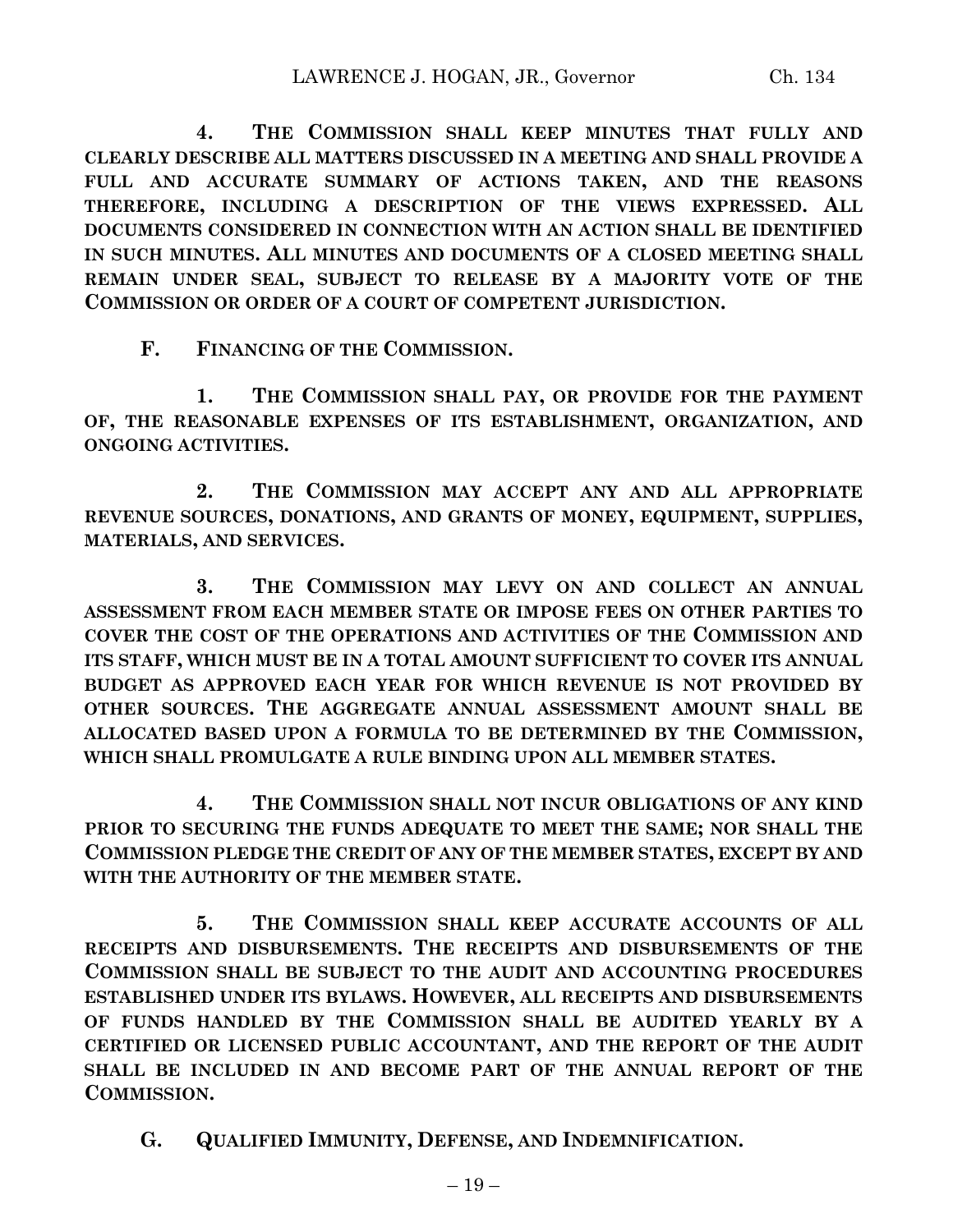**1. THE MEMBERS, OFFICERS, EXECUTIVE DIRECTOR, EMPLOYEES, AND REPRESENTATIVES OF THE COMMISSION SHALL BE IMMUNE FROM SUIT AND LIABILITY, EITHER PERSONALLY OR IN THEIR OFFICIAL CAPACITY, FOR ANY CLAIM FOR DAMAGE TO OR LOSS OF PROPERTY OR PERSONAL INJURY OR OTHER CIVIL LIABILITY CAUSED BY OR ARISING OUT OF ANY ACTUAL OR ALLEGED ACT, ERROR, OR OMISSION THAT OCCURRED, OR THAT THE PERSON AGAINST WHOM THE CLAIM IS MADE HAD A REASONABLE BASIS FOR BELIEVING OCCURRED WITHIN THE SCOPE OF COMMISSION EMPLOYMENT, DUTIES, OR RESPONSIBILITIES; PROVIDED THAT NOTHING IN THIS PARAGRAPH SHALL BE CONSTRUED TO PROTECT ANY SUCH PERSON FROM SUIT OR LIABILITY FOR ANY DAMAGE, LOSS, INJURY, OR LIABILITY CAUSED BY THE INTENTIONAL OR WILLFUL OR WANTON MISCONDUCT OF THAT PERSON.**

**2. THE COMMISSION SHALL DEFEND ANY MEMBER, OFFICER, EXECUTIVE DIRECTOR, EMPLOYEE, OR REPRESENTATIVE OF THE COMMISSION IN ANY CIVIL ACTION SEEKING TO IMPOSE LIABILITY ARISING OUT OF ANY ACTUAL OR ALLEGED ACT, ERROR, OR OMISSION THAT OCCURRED WITHIN THE SCOPE OF COMMISSION EMPLOYMENT, DUTIES, OR RESPONSIBILITIES, OR THAT THE PERSON AGAINST WHOM THE CLAIM IS MADE HAD A REASONABLE BASIS FOR BELIEVING OCCURRED WITHIN THE SCOPE OF COMMISSION EMPLOYMENT, DUTIES, OR RESPONSIBILITIES; PROVIDED THAT NOTHING HEREIN SHALL BE CONSTRUED TO PROHIBIT THAT PERSON FROM RETAINING HIS OR HER OWN COUNSEL; AND PROVIDED FURTHER, THAT THE ACTUAL OR ALLEGED ACT, ERROR, OR OMISSION DID NOT RESULT FROM THAT PERSON'S INTENTIONAL OR WILLFUL OR WANTON MISCONDUCT.**

**3. THE COMMISSION SHALL INDEMNIFY AND HOLD HARMLESS ANY MEMBER, OFFICER, EXECUTIVE DIRECTOR, EMPLOYEE, OR REPRESENTATIVE OF THE COMMISSION FOR THE AMOUNT OF ANY SETTLEMENT OR JUDGMENT OBTAINED AGAINST THAT PERSON ARISING OUT OF ANY ACTUAL OR ALLEGED ACT, ERROR, OR OMISSION THAT OCCURRED WITHIN THE SCOPE OF COMMISSION EMPLOYMENT, DUTIES, OR RESPONSIBILITIES, OR THAT SUCH PERSON HAD A REASONABLE BASIS FOR BELIEVING OCCURRED WITHIN THE SCOPE OF COMMISSION EMPLOYMENT, DUTIES, OR RESPONSIBILITIES, PROVIDED THAT THE ACTUAL OR ALLEGED ACT, ERROR, OR OMISSION DID NOT RESULT FROM THE INTENTIONAL OR WILLFUL OR WANTON MISCONDUCT OF THAT PERSON.**

### **SECTION 10. DATA SYSTEM.**

**A. THE COMMISSION SHALL PROVIDE FOR THE DEVELOPMENT, MAINTENANCE, OPERATION, AND UTILIZATION OF A COORDINATED DATABASE AND**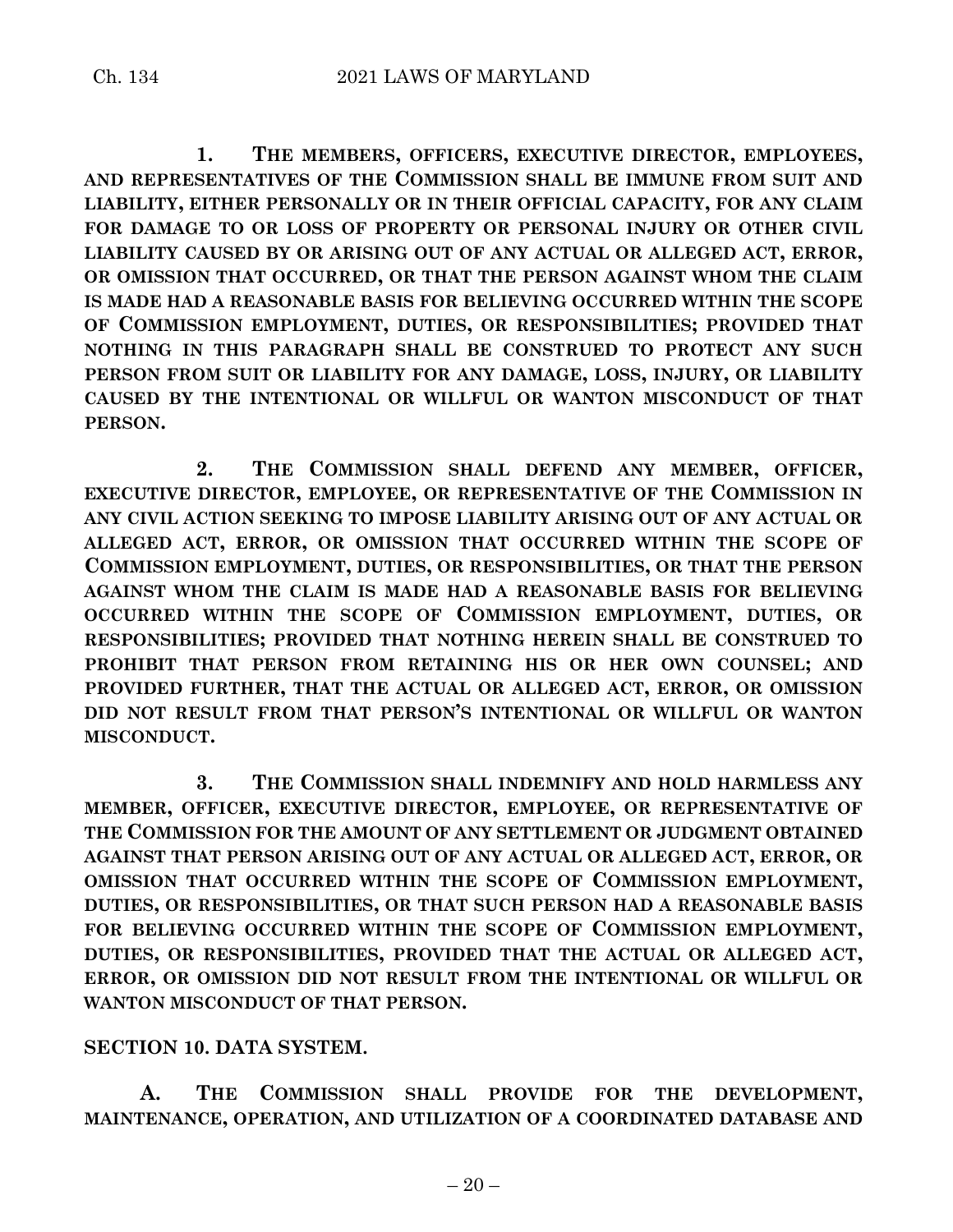**REPORTING SYSTEM CONTAINING LICENSURE, ADVERSE ACTION, AND INVESTIGATIVE INFORMATION ON ALL LICENSED INDIVIDUALS IN MEMBER STATES.**

**B. NOTWITHSTANDING ANY OTHER PROVISION OF STATE LAW TO THE CONTRARY, A MEMBER STATE SHALL SUBMIT A UNIFORM DATA SET TO THE DATA SYSTEM ON ALL INDIVIDUALS TO WHOM THIS COMPACT IS APPLICABLE AS REQUIRED BY THE RULES OF THE COMMISSION, INCLUDING:**

**1. IDENTIFYING INFORMATION;**

**2. LICENSURE DATA;**

**3. ADVERSE ACTIONS AGAINST A LICENSE OR PRIVILEGE TO PRACTICE;**

**4. NON–CONFIDENTIAL INFORMATION RELATED TO ALTERNATIVE PROGRAM PARTICIPATION;**

**5. ANY DENIAL OF APPLICATION FOR LICENSURE, AND THE REASON(S) FOR SUCH DENIAL;**

**6. CURRENT SIGNIFICANT INVESTIGATIVE INFORMATION; AND**

**7. OTHER INFORMATION THAT MAY FACILITATE THE ADMINISTRATION OF THIS COMPACT, AS DETERMINED BY THE RULES OF THE COMMISSION.**

**C. INVESTIGATIVE INFORMATION PERTAINING TO A LICENSEE IN ANY MEMBER STATE WILL ONLY BE AVAILABLE TO OTHER MEMBER STATES.**

**D. THE COMMISSION SHALL PROMPTLY NOTIFY ALL MEMBER STATES OF ANY ADVERSE ACTION TAKEN AGAINST A LICENSEE OR AN INDIVIDUAL APPLYING FOR A LICENSE. ADVERSE ACTION INFORMATION PERTAINING TO A LICENSEE IN ANY MEMBER STATE WILL BE AVAILABLE TO ANY OTHER MEMBER STATE.**

**E. MEMBER STATES CONTRIBUTING INFORMATION TO THE DATA SYSTEM MAY DESIGNATE INFORMATION THAT MAY NOT BE SHARED WITH THE PUBLIC WITHOUT THE EXPRESS PERMISSION OF THE CONTRIBUTING STATE.**

**F. ANY INFORMATION SUBMITTED TO THE DATA SYSTEM THAT IS SUBSEQUENTLY REQUIRED TO BE EXPUNGED BY THE LAWS OF THE MEMBER STATE CONTRIBUTING THE INFORMATION SHALL BE REMOVED FROM THE DATA SYSTEM.**

**SECTION 11. RULEMAKING.**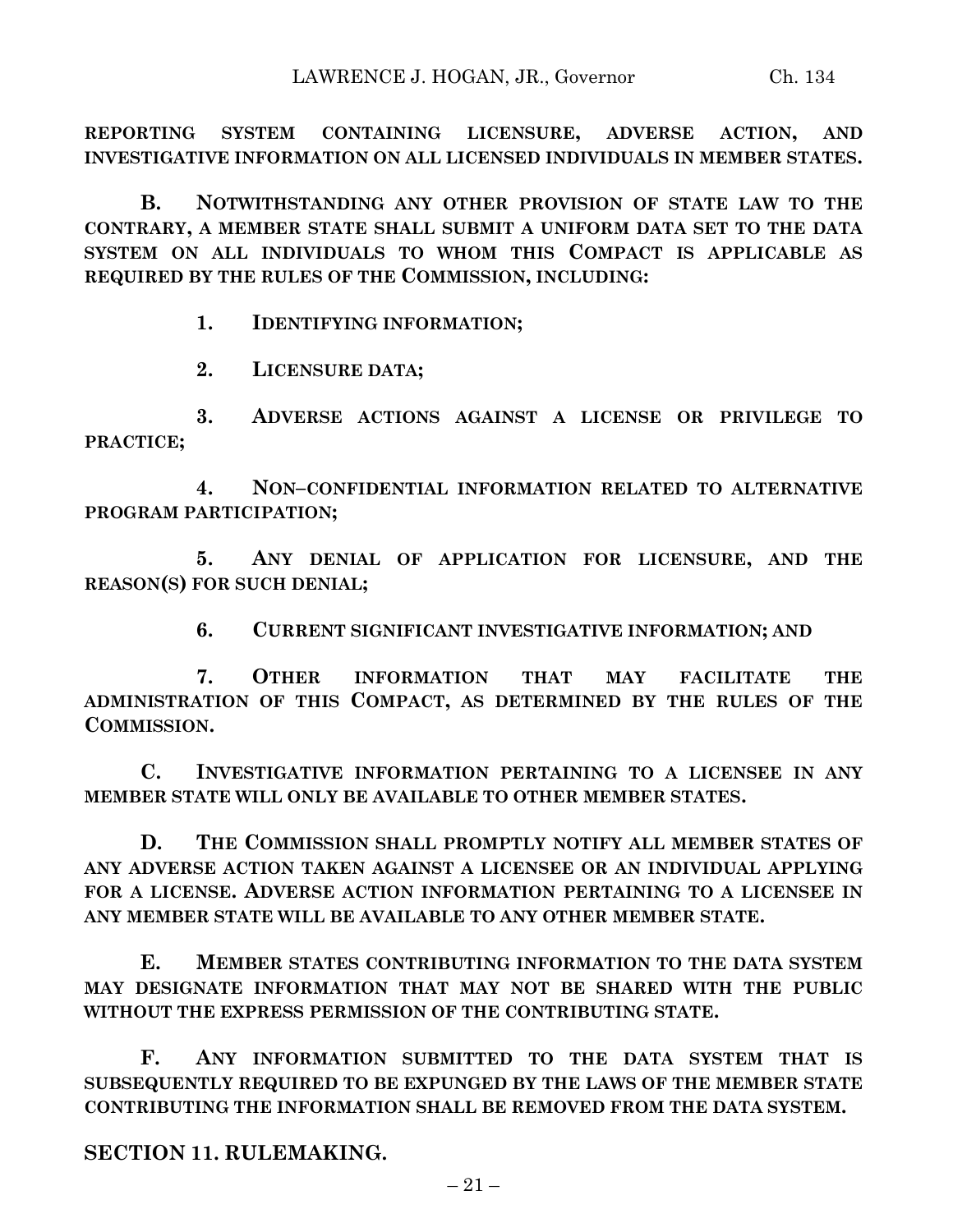**A. THE COMMISSION SHALL PROMULGATE REASONABLE RULES IN ORDER TO EFFECTIVELY AND EFFICIENTLY ACHIEVE THE PURPOSE OF THE COMPACT. NOTWITHSTANDING THE FOREGOING, IN THE EVENT THE COMMISSION EXERCISES ITS RULEMAKING AUTHORITY IN A MANNER THAT IS BEYOND THE SCOPE OF THE PURPOSES OF THE COMPACT, OR THE POWERS GRANTED HEREUNDER, THEN SUCH AN ACTION BY THE COMMISSION SHALL BE INVALID AND HAVE NO FORCE OR EFFECT.**

**B. THE COMMISSION SHALL EXERCISE ITS RULEMAKING POWERS PURSUANT TO THE CRITERIA SET FORTH IN THIS SECTION AND THE RULES ADOPTED THEREUNDER. RULES AND AMENDMENTS SHALL BECOME BINDING AS OF THE DATE SPECIFIED IN EACH RULE OR AMENDMENT.**

**C. IF A MAJORITY OF THE LEGISLATURES OF THE MEMBER STATES REJECTS A RULE, BY ENACTMENT OF A STATUTE OR RESOLUTION IN THE SAME MANNER USED TO ADOPT THE COMPACT WITHIN FOUR (4) YEARS OF THE DATE OF ADOPTION OF THE RULE, THEN SUCH RULE SHALL HAVE NO FURTHER FORCE AND EFFECT IN ANY MEMBER STATE.**

**D. RULES OR AMENDMENTS TO THE RULES SHALL BE ADOPTED AT A REGULAR OR SPECIAL MEETING OF THE COMMISSION.**

**E. PRIOR TO PROMULGATION AND ADOPTION OF A FINAL RULE OR RULES BY THE COMMISSION, AND AT LEAST THIRTY (30) DAYS IN ADVANCE OF THE MEETING AT WHICH THE RULE WILL BE CONSIDERED AND VOTED UPON, THE COMMISSION SHALL FILE A NOTICE OF PROPOSED RULEMAKING:**

**1. ON THE WEBSITE OF THE COMMISSION OR OTHER PUBLICLY ACCESSIBLE PLATFORM; AND** 

**2. ON THE WEBSITE OF EACH MEMBER STATE PROFESSIONAL COUNSELING LICENSING BOARD OR OTHER PUBLICLY ACCESSIBLE PLATFORM OR THE PUBLICATION IN WHICH EACH STATE WOULD OTHERWISE PUBLISH PROPOSED RULES.**

**F. THE NOTICE OF PROPOSED RULEMAKING SHALL INCLUDE:**

**1. THE PROPOSED TIME, DATE, AND LOCATION OF THE MEETING IN WHICH THE RULE WILL BE CONSIDERED AND VOTED UPON;**

**2. THE TEXT OF THE PROPOSED RULE OR AMENDMENT AND THE REASON FOR THE PROPOSED RULE;**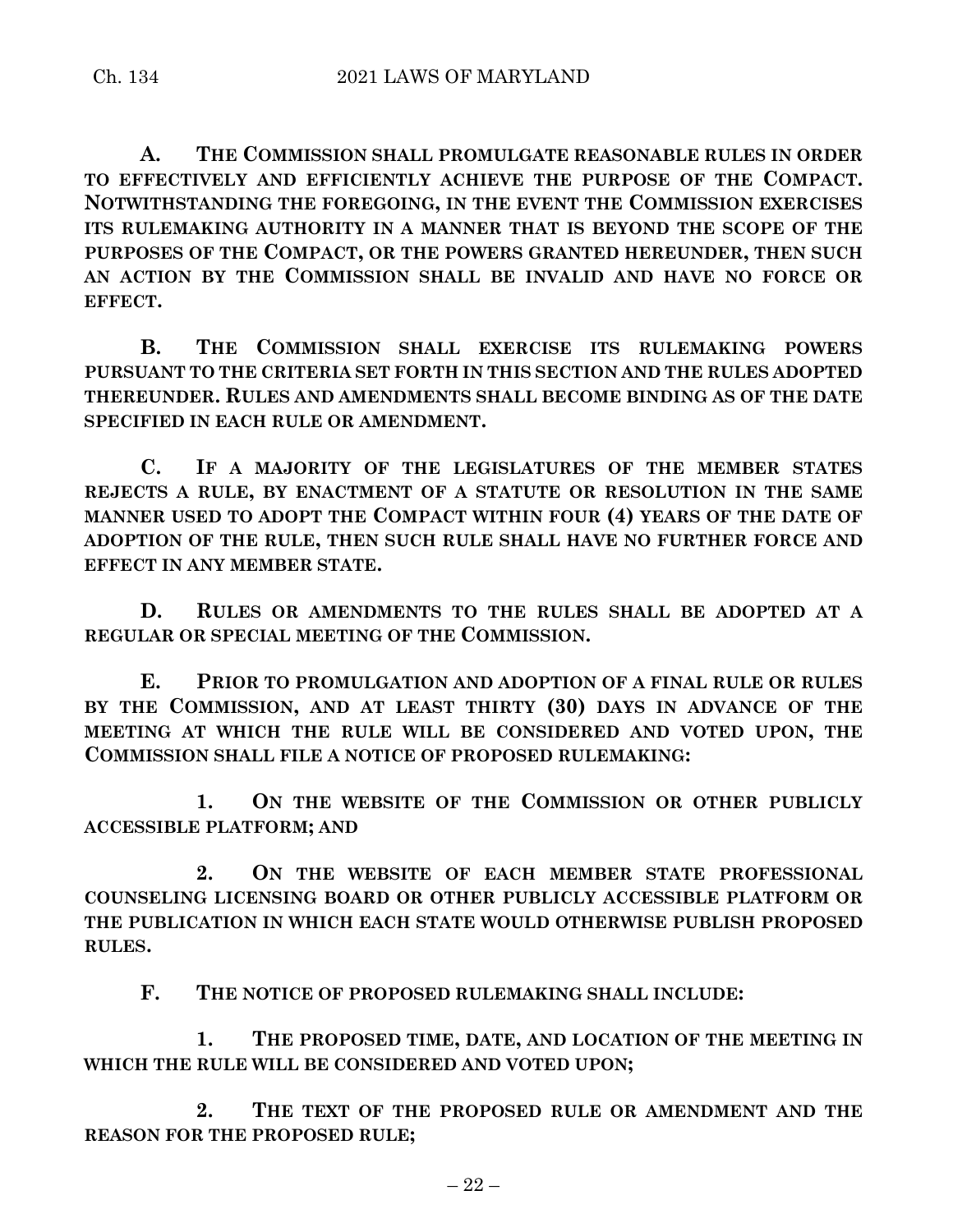**3. A REQUEST FOR COMMENTS ON THE PROPOSED RULE FROM ANY INTERESTED PERSON; AND** 

**4. THE MANNER IN WHICH INTERESTED PERSONS MAY SUBMIT NOTICE TO THE COMMISSION OF THEIR INTENTION TO ATTEND THE PUBLIC HEARING AND ANY WRITTEN COMMENTS.**

**G. PRIOR TO ADOPTION OF A PROPOSED RULE, THE COMMISSION SHALL ALLOW PERSONS TO SUBMIT WRITTEN DATA, FACTS, OPINIONS, AND ARGUMENTS, WHICH SHALL BE MADE AVAILABLE TO THE PUBLIC.**

**H. THE COMMISSION SHALL GRANT AN OPPORTUNITY FOR A PUBLIC HEARING BEFORE IT ADOPTS A RULE OR AMENDMENT IF A HEARING IS REQUESTED BY:**

- **1. AT LEAST TWENTY–FIVE (25) PERSONS;**
- **2. A STATE OR FEDERAL GOVERNMENTAL SUBDIVISION OR AGENCY;**

**OR** 

**3. AN ASSOCIATION HAVING AT LEAST TWENTY–FIVE (25) MEMBERS.**

**I. IF A HEARING IS HELD ON THE PROPOSED RULE OR AMENDMENT, THE COMMISSION SHALL PUBLISH THE PLACE, TIME, AND DATE OF THE SCHEDULED PUBLIC HEARING. IF THE HEARING IS HELD BY ELECTRONIC MEANS, THE COMMISSION SHALL PUBLISH THE MECHANISM FOR ACCESS TO THE ELECTRONIC HEARING.**

**1. ALL PERSONS WISHING TO BE HEARD AT THE HEARING SHALL NOTIFY THE EXECUTIVE DIRECTOR OF THE COMMISSION OR OTHER DESIGNATED MEMBER IN WRITING OF THEIR DESIRE TO APPEAR AND TESTIFY AT THE HEARING NOT LESS THAN FIVE (5) BUSINESS DAYS BEFORE THE SCHEDULED DATE OF THE HEARING.**

**2. HEARINGS SHALL BE CONDUCTED IN A MANNER PROVIDING EACH PERSON WHO WISHES TO COMMENT A FAIR AND REASONABLE OPPORTUNITY TO COMMENT ORALLY OR IN WRITING.**

**3. ALL HEARINGS WILL BE RECORDED. A COPY OF THE RECORDING WILL BE MADE AVAILABLE ON REQUEST.**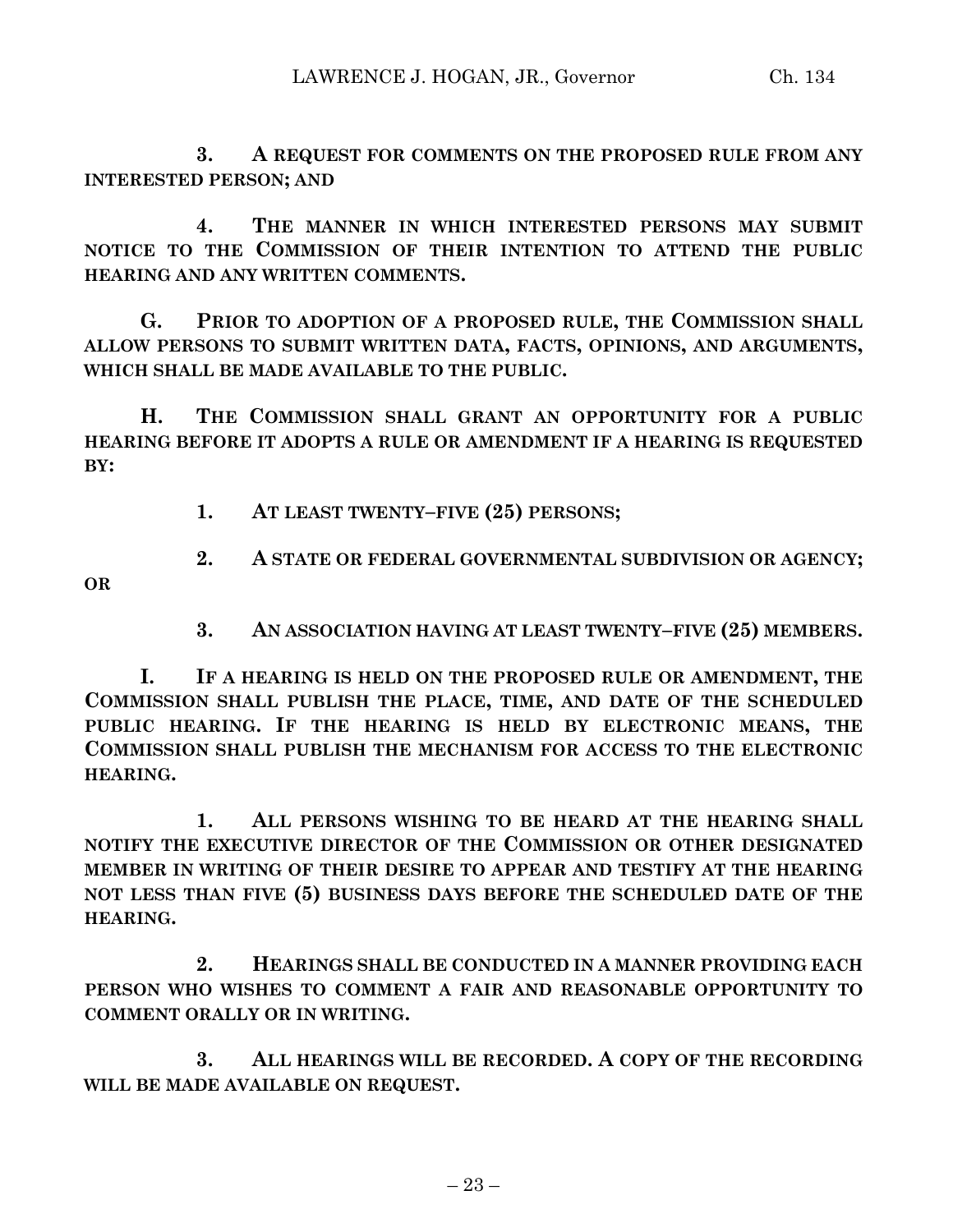**4. NOTHING IN THIS SECTION SHALL BE CONSTRUED AS REQUIRING A SEPARATE HEARING ON EACH RULE. RULES MAY BE GROUPED FOR THE CONVENIENCE OF THE COMMISSION AT HEARINGS REQUIRED BY THIS SECTION.**

**J. FOLLOWING THE SCHEDULED HEARING DATE, OR BY THE CLOSE OF BUSINESS ON THE SCHEDULED HEARING DATE IF THE HEARING WAS NOT HELD, THE COMMISSION SHALL CONSIDER ALL WRITTEN AND ORAL COMMENTS RECEIVED.**

**K. IF NO WRITTEN NOTICE OF INTENT TO ATTEND THE PUBLIC HEARING BY INTERESTED PARTIES IS RECEIVED, THE COMMISSION MAY PROCEED WITH PROMULGATION OF THE PROPOSED RULE WITHOUT A PUBLIC HEARING.**

**L. THE COMMISSION SHALL, BY MAJORITY VOTE OF ALL MEMBERS, TAKE FINAL ACTION ON THE PROPOSED RULE AND SHALL DETERMINE THE EFFECTIVE DATE OF THE RULE, IF ANY, BASED ON THE RULEMAKING RECORD AND THE FULL TEXT OF THE RULE.**

**M. UPON DETERMINATION THAT AN EMERGENCY EXISTS, THE COMMISSION MAY CONSIDER AND ADOPT AN EMERGENCY RULE WITHOUT PRIOR NOTICE, OPPORTUNITY FOR COMMENT, OR HEARING, PROVIDED THAT THE USUAL RULEMAKING PROCEDURES PROVIDED IN THE COMPACT AND IN THIS SECTION SHALL BE RETROACTIVELY APPLIED TO THE RULE AS SOON AS REASONABLY POSSIBLE, IN NO EVENT LATER THAN NINETY (90) DAYS AFTER THE EFFECTIVE DATE OF THE RULE. FOR THE PURPOSES OF THIS PROVISION, AN EMERGENCY RULE IS ONE THAT MUST BE ADOPTED IMMEDIATELY IN ORDER TO:**

**1. MEET AN IMMINENT THREAT TO PUBLIC HEALTH, SAFETY, OR WELFARE;**

**2. PREVENT A LOSS OF COMMISSION OR MEMBER STATE FUNDS;**

**3. MEET A DEADLINE FOR THE PROMULGATION OF AN ADMINISTRATIVE RULE THAT IS ESTABLISHED BY FEDERAL LAW OR RULE; OR** 

**4. PROTECT PUBLIC HEALTH AND SAFETY.**

**N. THE COMMISSION OR AN AUTHORIZED COMMITTEE OF THE COMMISSION MAY DIRECT REVISIONS TO A PREVIOUSLY ADOPTED RULE OR AMENDMENT FOR PURPOSES OF CORRECTING TYPOGRAPHICAL ERRORS, ERRORS IN FORMAT, ERRORS IN CONSISTENCY, OR GRAMMATICAL ERRORS. PUBLIC NOTICE OF ANY REVISIONS SHALL BE POSTED ON THE WEBSITE OF THE COMMISSION. THE REVISION SHALL BE SUBJECT TO CHALLENGE BY ANY PERSON FOR A PERIOD OF THIRTY (30) DAYS AFTER POSTING. THE REVISION MAY BE CHALLENGED ONLY ON**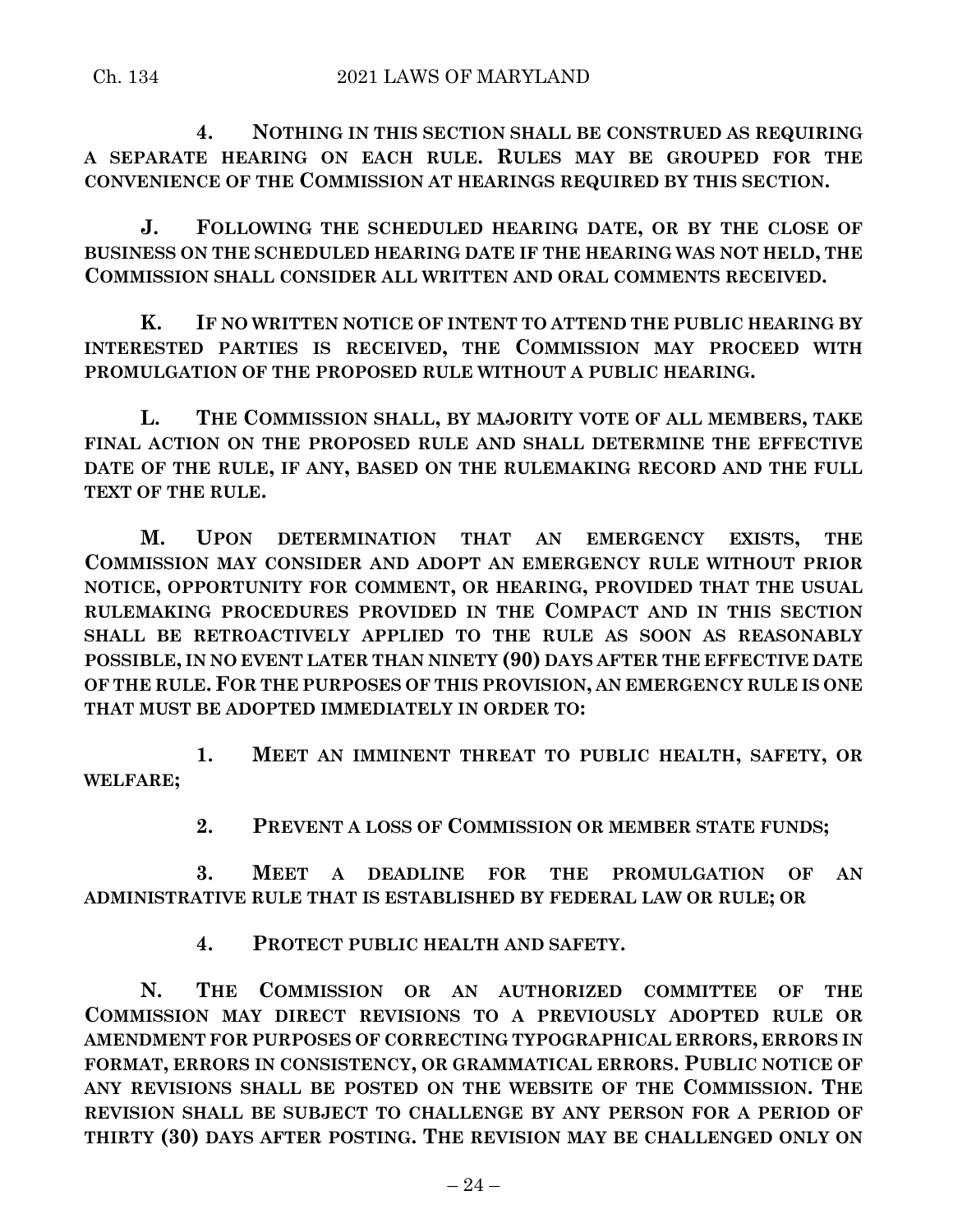**GROUNDS THAT THE REVISION RESULTS IN A MATERIAL CHANGE TO A RULE. A CHALLENGE SHALL BE MADE IN WRITING AND DELIVERED TO THE CHAIR OF THE COMMISSION PRIOR TO THE END OF THE NOTICE PERIOD. IF NO CHALLENGE IS MADE, THE REVISION WILL TAKE EFFECT WITHOUT FURTHER ACTION. IF THE REVISION IS CHALLENGED, THE REVISION MAY NOT TAKE EFFECT WITHOUT THE APPROVAL OF THE COMMISSION.**

**SECTION 12. OVERSIGHT, DISPUTE RESOLUTION, AND ENFORCEMENT.**

**A. OVERSIGHT.**

**1. THE EXECUTIVE, LEGISLATIVE, AND JUDICIAL BRANCHES OF STATE GOVERNMENT IN EACH MEMBER STATE SHALL ENFORCE THIS COMPACT AND TAKE ALL ACTIONS NECESSARY AND APPROPRIATE TO EFFECTUATE THE COMPACT'S PURPOSES AND INTENT. THE PROVISIONS OF THIS COMPACT AND THE RULES PROMULGATED HEREUNDER SHALL HAVE STANDING AS STATUTORY LAW.**

**2. ALL COURTS SHALL TAKE JUDICIAL NOTICE OF THE COMPACT AND THE RULES IN ANY JUDICIAL OR ADMINISTRATIVE PROCEEDING IN A MEMBER STATE PERTAINING TO THE SUBJECT MATTER OF THIS COMPACT WHICH MAY AFFECT THE POWERS, RESPONSIBILITIES, OR ACTIONS OF THE COMMISSION.**

**3. THE COMMISSION SHALL BE ENTITLED TO RECEIVE SERVICE OF PROCESS IN ANY SUCH PROCEEDING AND SHALL HAVE STANDING TO INTERVENE IN SUCH A PROCEEDING FOR ALL PURPOSES. FAILURE TO PROVIDE SERVICE OF PROCESS TO THE COMMISSION SHALL RENDER A JUDGMENT OR ORDER VOID AS TO THE COMMISSION, THIS COMPACT, OR PROMULGATED RULES.**

**B. DEFAULT, TECHNICAL ASSISTANCE, AND TERMINATION.**

**1. IF THE COMMISSION DETERMINES THAT A MEMBER STATE HAS DEFAULTED IN THE PERFORMANCE OF ITS OBLIGATIONS OR RESPONSIBILITIES UNDER THIS COMPACT OR THE PROMULGATED RULES, THE COMMISSION SHALL:**

**A. PROVIDE WRITTEN NOTICE TO THE DEFAULTING STATE AND OTHER MEMBER STATES OF THE NATURE OF THE DEFAULT, THE PROPOSED MEANS OF CURING THE DEFAULT, OR ANY OTHER ACTION TO BE TAKEN BY THE COMMISSION; AND** 

**B. PROVIDE REMEDIAL TRAINING AND SPECIFIC TECHNICAL ASSISTANCE REGARDING THE DEFAULT.**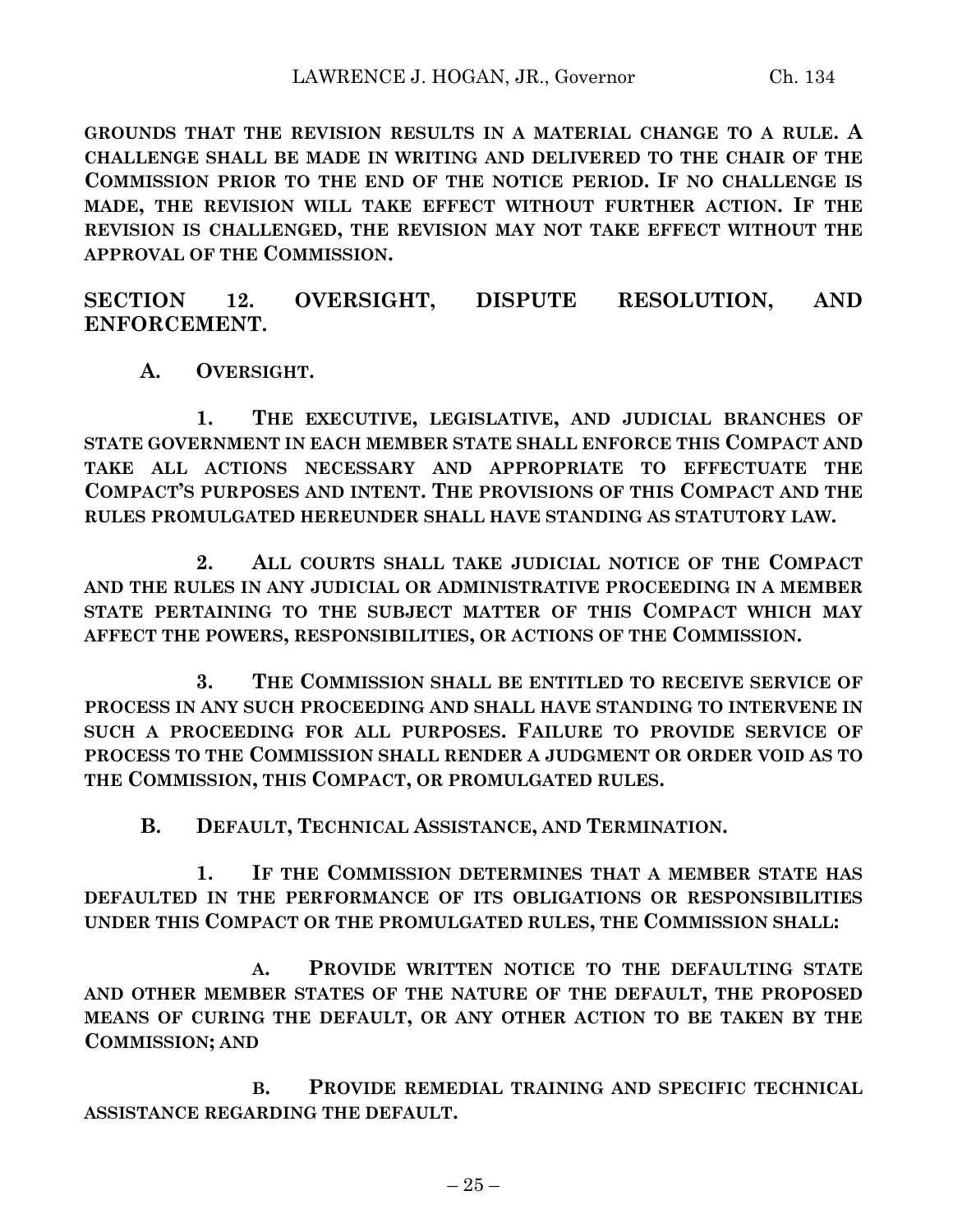**C. IF A MEMBER STATE IN DEFAULT FAILS TO CURE THE DEFAULT, THE DEFAULTING MEMBER STATE MAY BE TERMINATED FROM THE COMPACT UPON AN AFFIRMATIVE VOTE OF A MAJORITY OF THE MEMBER STATES, AND ALL RIGHTS, PRIVILEGES, AND BENEFITS CONFERRED BY THIS COMPACT MAY BE TERMINATED ON THE EFFECTIVE DATE OF TERMINATION. A CURE OF THE DEFAULT DOES NOT RELIEVE THE OFFENDING STATE OF OBLIGATIONS OR LIABILITIES INCURRED DURING THE PERIOD OF DEFAULT.**

**D. TERMINATION OF MEMBERSHIP IN THE COMPACT SHALL BE IMPOSED ONLY AFTER ALL OTHER MEANS OF SECURING COMPLIANCE HAVE BEEN EXHAUSTED. NOTICE OF INTENT TO SUSPEND OR TERMINATE SHALL BE GIVEN BY THE COMMISSION TO THE GOVERNOR, THE MAJORITY AND MINORITY LEADERS OF THE DEFAULTING STATE'S LEGISLATURE, AND EACH OF THE MEMBER STATES.**

**E. A STATE THAT HAS BEEN TERMINATED IS RESPONSIBLE FOR ALL ASSESSMENTS, OBLIGATIONS, AND LIABILITIES INCURRED THROUGH THE EFFECTIVE DATE OF TERMINATION, INCLUDING OBLIGATIONS THAT EXTEND BEYOND THE EFFECTIVE DATE OF TERMINATION.**

**F. THE COMMISSION SHALL NOT BEAR ANY COSTS RELATED TO A MEMBER STATE THAT IS FOUND TO BE IN DEFAULT OR THAT HAS BEEN TERMINATED FROM THE COMPACT, UNLESS AGREED UPON IN WRITING BETWEEN THE COMMISSION AND THE DEFAULTING MEMBER STATE.**

**G. THE DEFAULTING MEMBER STATE MAY APPEAL THE ACTION OF THE COMMISSION BY PETITIONING THE UNITED STATES DISTRICT COURT FOR THE DISTRICT OF COLUMBIA OR THE FEDERAL DISTRICT WHERE THE COMMISSION HAS ITS PRINCIPAL OFFICES. THE PREVAILING MEMBER SHALL BE AWARDED ALL COSTS OF SUCH LITIGATION, INCLUDING REASONABLE ATTORNEY'S FEES.**

**H. DISPUTE RESOLUTION.**

**1. UPON REQUEST BY A MEMBER STATE, THE COMMISSION SHALL ATTEMPT TO RESOLVE DISPUTES RELATED TO THE COMPACT THAT ARISE AMONG MEMBER STATES AND BETWEEN MEMBER AND NON–MEMBER STATES.**

**2. THE COMMISSION SHALL PROMULGATE A RULE PROVIDING FOR BOTH MEDIATION AND BINDING DISPUTE RESOLUTION FOR DISPUTES AS APPROPRIATE.**

**I. ENFORCEMENT.**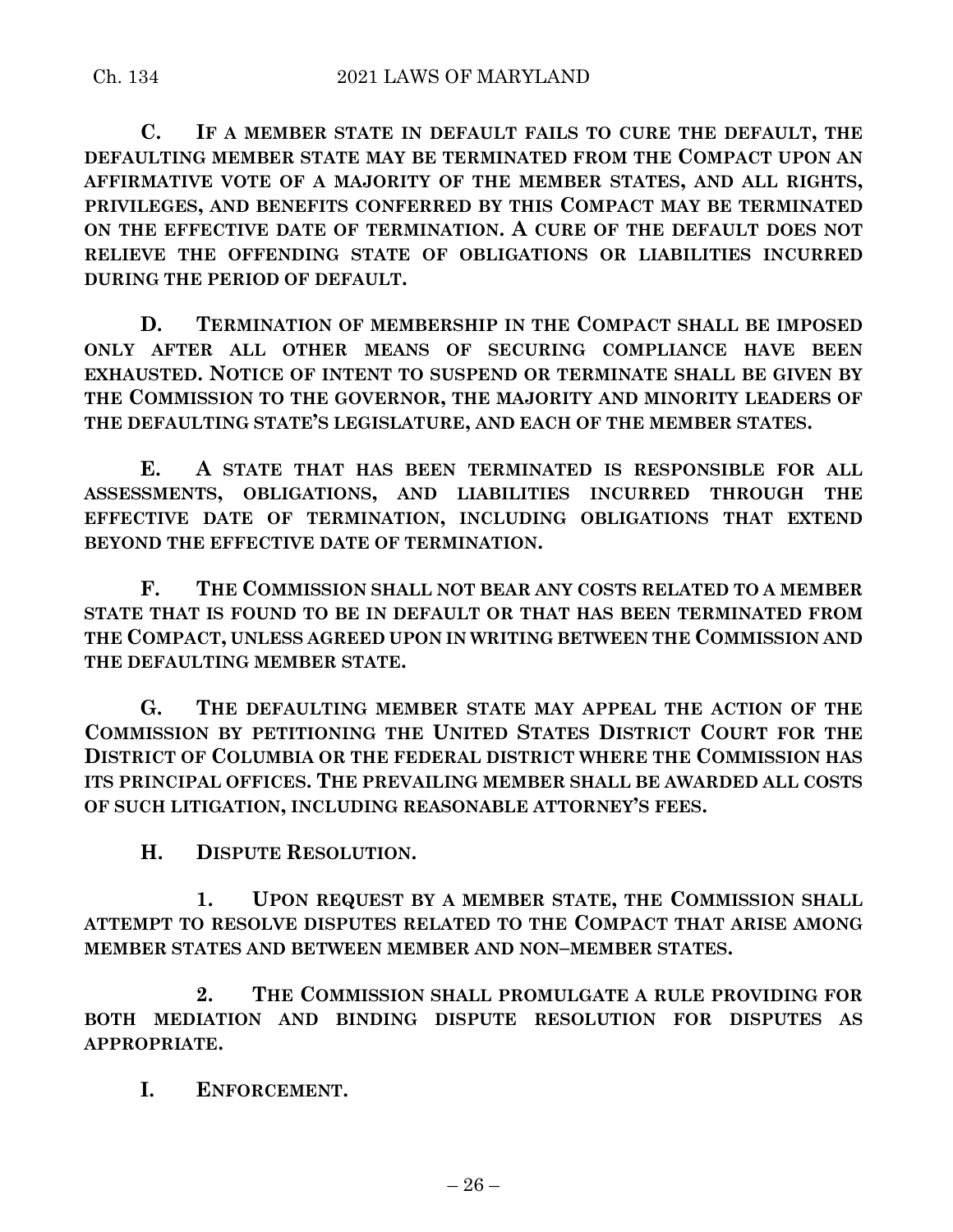**1. THE COMMISSION, IN THE REASONABLE EXERCISE OF ITS DISCRETION, SHALL ENFORCE THE PROVISIONS AND RULES OF THIS COMPACT.**

**2. BY MAJORITY VOTE, THE COMMISSION MAY INITIATE LEGAL ACTION IN THE UNITED STATES DISTRICT COURT FOR THE DISTRICT OF COLUMBIA OR THE FEDERAL DISTRICT WHERE THE COMMISSION HAS ITS PRINCIPAL OFFICES AGAINST A MEMBER STATE IN DEFAULT TO ENFORCE COMPLIANCE WITH THE PROVISIONS OF THE COMPACT AND ITS PROMULGATED RULES AND BYLAWS. THE RELIEF SOUGHT MAY INCLUDE BOTH INJUNCTIVE RELIEF AND DAMAGES. IN THE EVENT JUDICIAL ENFORCEMENT IS NECESSARY, THE PREVAILING MEMBER SHALL BE AWARDED ALL COSTS OF SUCH LITIGATION, INCLUDING REASONABLE ATTORNEY'S FEES.**

**3. THE REMEDIES HEREIN SHALL NOT BE THE EXCLUSIVE REMEDIES OF THE COMMISSION. THE COMMISSION MAY PURSUE ANY OTHER REMEDIES AVAILABLE UNDER FEDERAL OR STATE LAW.**

**SECTION 13. DATE OF IMPLEMENTATION OF THE COUNSELING COMPACT COMMISSION AND ASSOCIATED RULES, WITHDRAWAL, AND AMENDMENT.**

**A. THE COMPACT SHALL COME INTO EFFECT ON THE DATE ON WHICH THE COMPACT STATUTE IS ENACTED INTO LAW IN THE TENTH MEMBER STATE. THE PROVISIONS, WHICH BECOME EFFECTIVE AT THAT TIME, SHALL BE LIMITED TO THE POWERS GRANTED TO THE COMMISSION RELATING TO ASSEMBLY AND THE PROMULGATION OF RULES. THEREAFTER, THE COMMISSION SHALL MEET AND EXERCISE RULEMAKING POWERS NECESSARY TO THE IMPLEMENTATION AND ADMINISTRATION OF THE COMPACT.**

**B. ANY STATE THAT JOINS THE COMPACT SUBSEQUENT TO THE COMMISSION'S INITIAL ADOPTION OF THE RULES SHALL BE SUBJECT TO THE RULES AS THEY EXIST ON THE DATE ON WHICH THE COMPACT BECOMES LAW IN THAT STATE. ANY RULE THAT HAS BEEN PREVIOUSLY ADOPTED BY THE COMMISSION SHALL HAVE THE FULL FORCE AND EFFECT OF LAW ON THE DAY THE COMPACT BECOMES LAW IN THAT STATE.**

**C. ANY MEMBER STATE MAY WITHDRAW FROM THIS COMPACT BY ENACTING A STATUTE REPEALING THE SAME.**

**1. A MEMBER STATE'S WITHDRAWAL SHALL NOT TAKE EFFECT UNTIL SIX (6) MONTHS AFTER ENACTMENT OF THE REPEALING STATUTE.**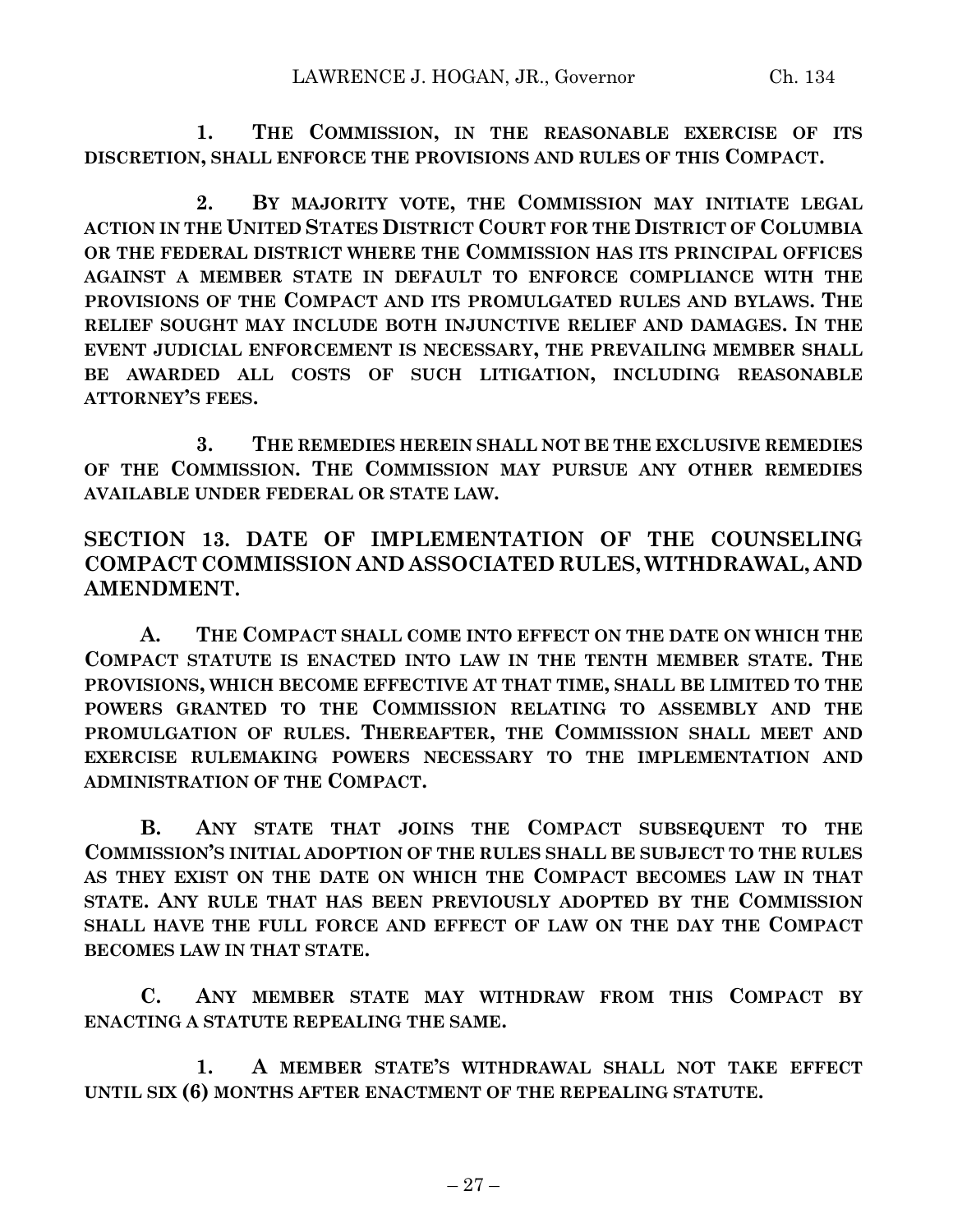**2. WITHDRAWAL SHALL NOT AFFECT THE CONTINUING REQUIREMENT OF THE WITHDRAWING STATE'S PROFESSIONAL COUNSELING LICENSING BOARD TO COMPLY WITH THE INVESTIGATIVE AND ADVERSE ACTION REPORTING REQUIREMENTS OF THIS COMPACT PRIOR TO THE EFFECTIVE DATE OF WITHDRAWAL.**

**D. NOTHING CONTAINED IN THIS COMPACT SHALL BE CONSTRUED TO INVALIDATE OR PREVENT ANY PROFESSIONAL COUNSELING LICENSURE AGREEMENT OR OTHER COOPERATIVE ARRANGEMENT BETWEEN A MEMBER STATE AND A NON–MEMBER STATE THAT DOES NOT CONFLICT WITH THE PROVISIONS OF THIS COMPACT.**

**E. THIS COMPACT MAY BE AMENDED BY THE MEMBER STATES. NO AMENDMENT TO THIS COMPACT SHALL BECOME EFFECTIVE AND BINDING UPON ANY MEMBER STATE UNTIL IT IS ENACTED INTO THE LAWS OF ALL MEMBER STATES.**

# **SECTION 14. CONSTRUCTION AND SEVERABILITY.**

**THIS COMPACT SHALL BE LIBERALLY CONSTRUED SO AS TO EFFECTUATE THE PURPOSES THEREOF. THE PROVISIONS OF THIS COMPACT SHALL BE SEVERABLE AND IF ANY PHRASE, CLAUSE, SENTENCE, OR PROVISION OF THIS COMPACT IS DECLARED TO BE CONTRARY TO THE CONSTITUTION OF ANY MEMBER STATE OR OF THE UNITED STATES OR THE APPLICABILITY THEREOF TO ANY GOVERNMENT, AGENCY, PERSON, OR CIRCUMSTANCE IS HELD INVALID, THE VALIDITY OF THE REMAINDER OF THIS COMPACT AND THE APPLICABILITY THEREOF TO ANY GOVERNMENT, AGENCY, PERSON, OR CIRCUMSTANCE SHALL NOT BE AFFECTED THEREBY. IF THIS COMPACT SHALL BE HELD CONTRARY TO THE CONSTITUTION OF ANY MEMBER STATE, THE COMPACT SHALL REMAIN IN FULL FORCE AND EFFECT AS TO THE REMAINING MEMBER STATES AND IN FULL FORCE AND EFFECT AS TO THE MEMBER STATE AFFECTED AS TO ALL SEVERABLE MATTERS.**

### **SECTION 15. BINDING EFFECT OF COMPACT AND OTHER LAWS.**

**A. A LICENSEE PROVIDING PROFESSIONAL COUNSELING SERVICES IN A REMOTE STATE UNDER THE PRIVILEGE TO PRACTICE SHALL ADHERE TO THE LAWS AND REGULATIONS, INCLUDING SCOPE OF PRACTICE, OF THE REMOTE STATE.**

**B. NOTHING HEREIN PREVENTS THE ENFORCEMENT OF ANY OTHER LAW OF A MEMBER STATE THAT IS NOT INCONSISTENT WITH THE COMPACT.**

**C. ANY LAWS IN A MEMBER STATE IN CONFLICT WITH THE COMPACT ARE SUPERSEDED TO THE EXTENT OF THE CONFLICT.**